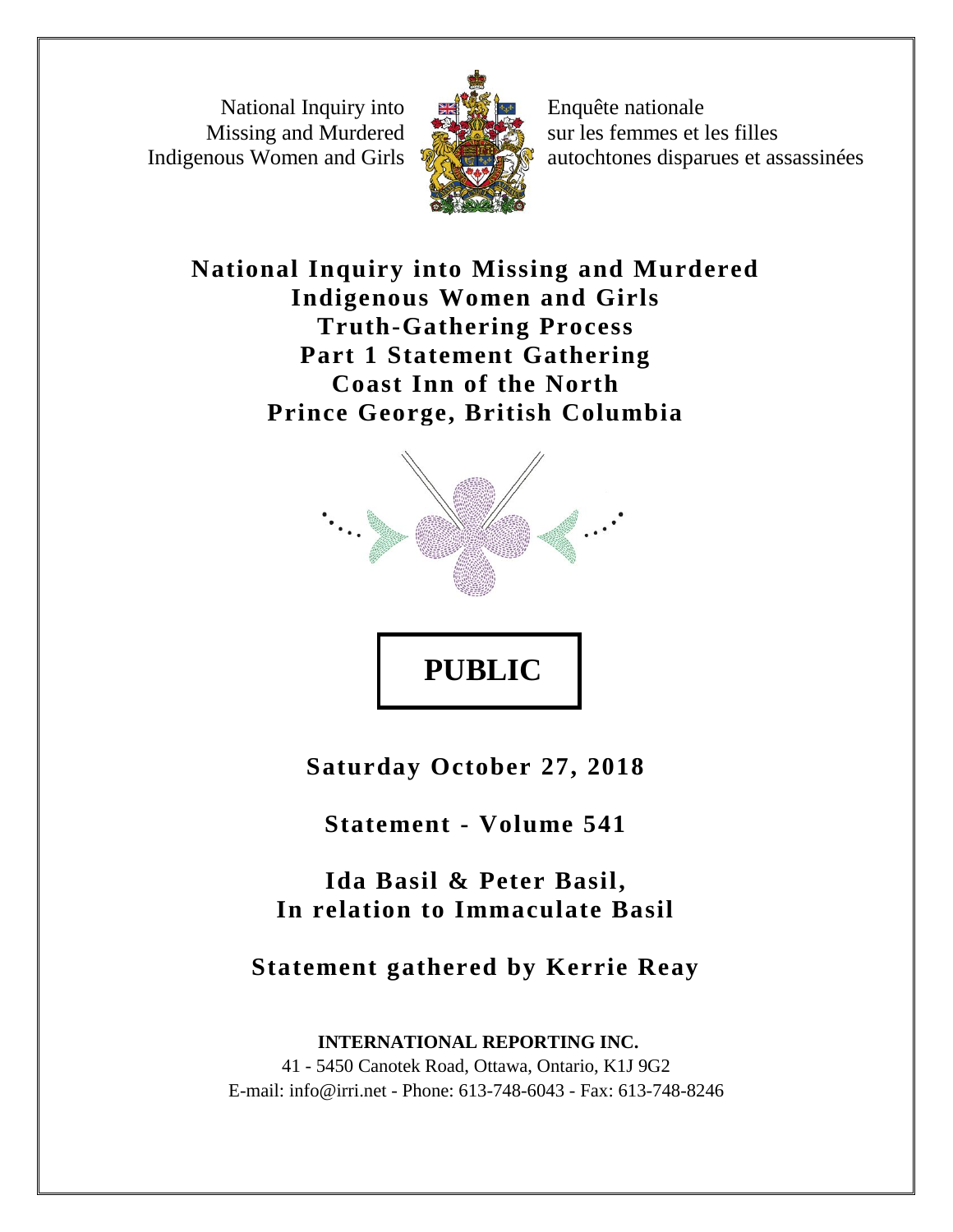## **TABLE OF CONTENTS**

| Statement Volume 541<br><b>October 27, 2018</b>                    |             |
|--------------------------------------------------------------------|-------------|
| Witnesses: Ida Basil & Peter Basil                                 | <b>PAGE</b> |
| Testimony of Ida Basil & Peter Basil $\ldots \ldots \ldots \ldots$ |             |
| Reporter's Certification 26                                        |             |
| Statement Gatherer: Kerrie Reay                                    |             |

**Documents submitted with testimony: none.**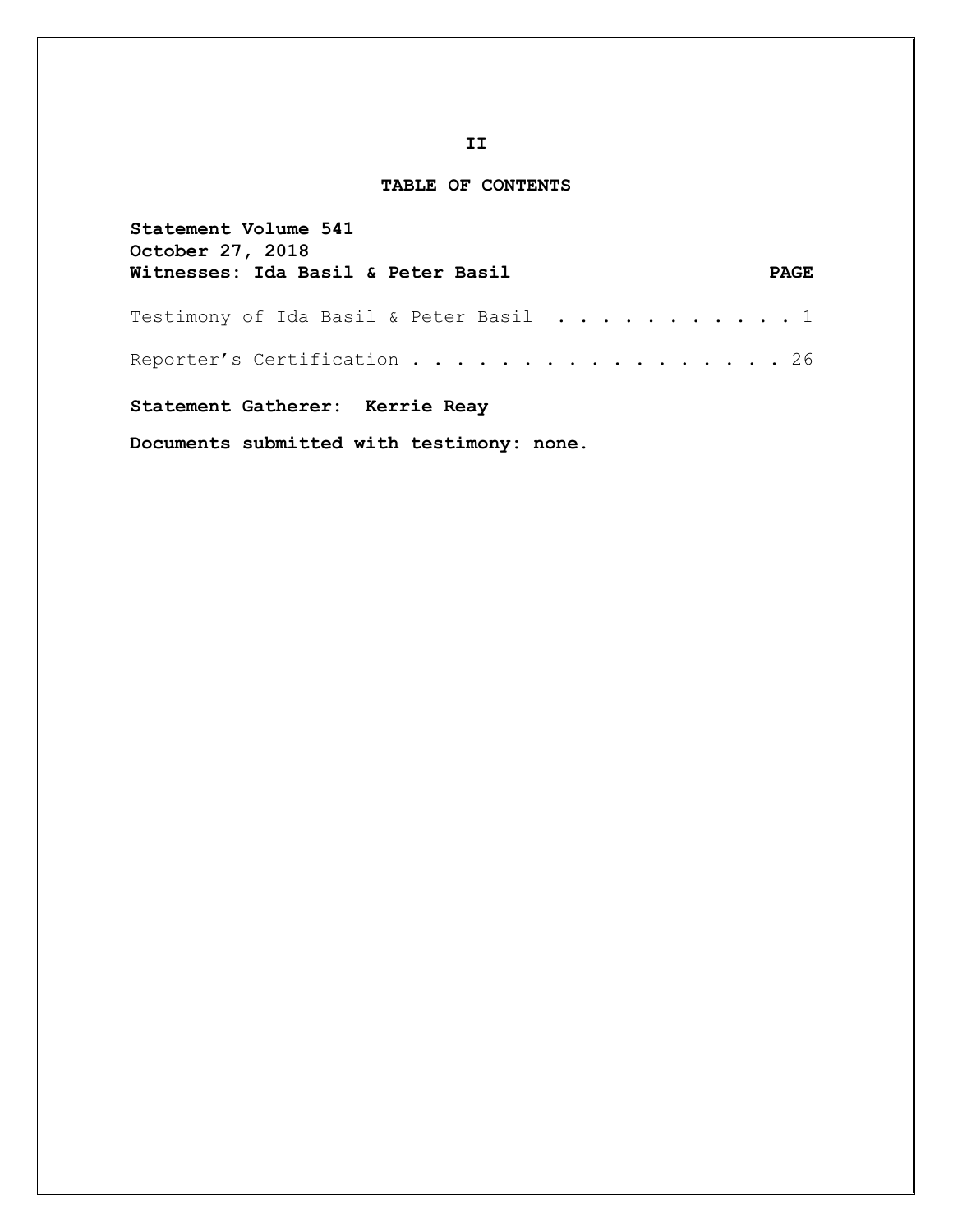Statement - Public **1** Ida Basil & Peter Basil, (Immaculate Basil) Prince George, British Columbia --- Upon commencing on Saturday, October 27, 2018 at 1:05 p.m. **MS. KERRIE REAY:** Okay, so this is Kerrie Reay, I'm a statement taker with the National Inquiry into Missing and Murdered Indigenous Women and Girls. And today we are in Prince George, British Columbia. It is October 27th, 2018, and the time is 1:05. Today I am speaking with Ida I-D-A, Basil B-A-S-I-L, of the Yekooche First Nation from Fort St. James. And that is spelled -- I'm not sure that I quite pronounced it right, but that is spelled Y-E- K-O-O-C-H-E. And Ida is here to share her truth about her sister, Immaculate Basil, I-M-M-A-C-U-L-A-T-E, and Immaculate, also referred to as Mackie, went missing on June 13th, 2013, at Fort St. James here in British Columbia. Also present in the room is Peter Basil, her brother, along with Vivian Basil, his wife, and they are 17 here to support you. And Danny -- and your name? **MR. DANNY ALEXIS:** Alexis.

 **MS. KERRIE REAY:** Alexis, and Danny Alexis is also in the room, A-L-E-X-I-S. And we also have your two sons present. So for the record Ida, you're here voluntarily and you understand that we are audio taping and videotaping today, and that at the end we will ask you to let us know how you would like the inquiry to use your truth that you share today, either publicly or privately.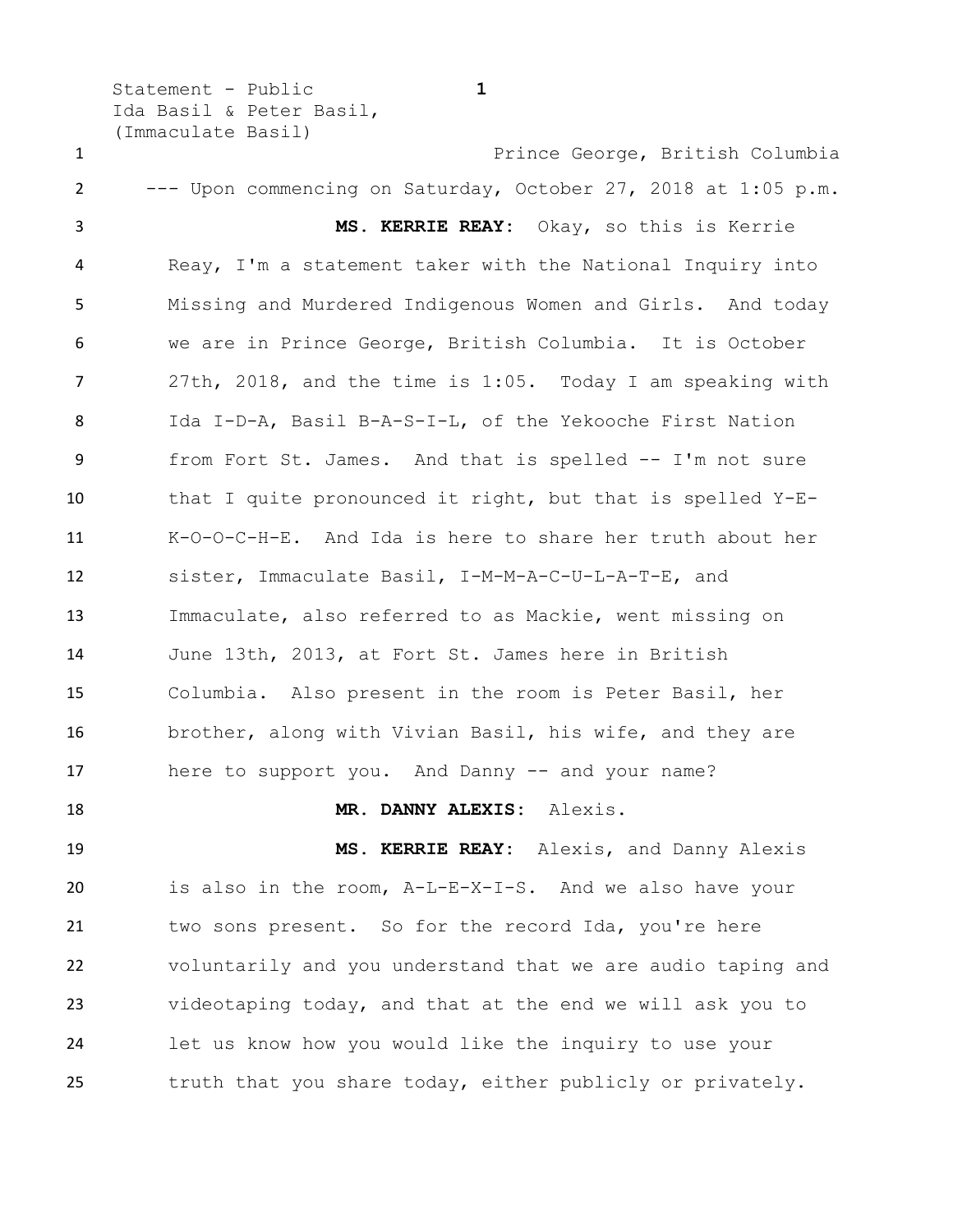Statement - Public **2** Ida Basil & Peter Basil, (Immaculate Basil)

 So I'll be taking some notes. I don't like to interrupt, but I may need to get clarification on some things so I will come back around. And if you're, if you're looking for some assistance or guidance to help share your truth, I'm more than happy to help you with that today. So when you're ready, deep breath. When you're ready, please decide -- you can start wherever you'd like to start. 8 MS. IDA BASIL: About myself? 9 MS. KERRIE REAY: Yes, you can -- you can start with about you and your family and Mackie your sister, and where you grew up, or you can start with Mackie's disappearance. **MS. IDA BASIL:** I'm Ida, Mackie's older sister by like one year. She -- I was notified by my family, Peter and [Sister 1], they called me and told me that she's been missing and no one's seen her for a few days. And that was on June 13th, 2013. And I don't know, I didn't know how to handle it, like I was shocked. A lot of things going through my mind, and I kept in touch with my family. **MS. KERRIE REAY:** So where were you living? **MS. IDA BASIL:** Here in Prince George. **MS. KERRIE REAY:** You were here in Prince George, okay. **MS. IDA BASIL:** And went out there right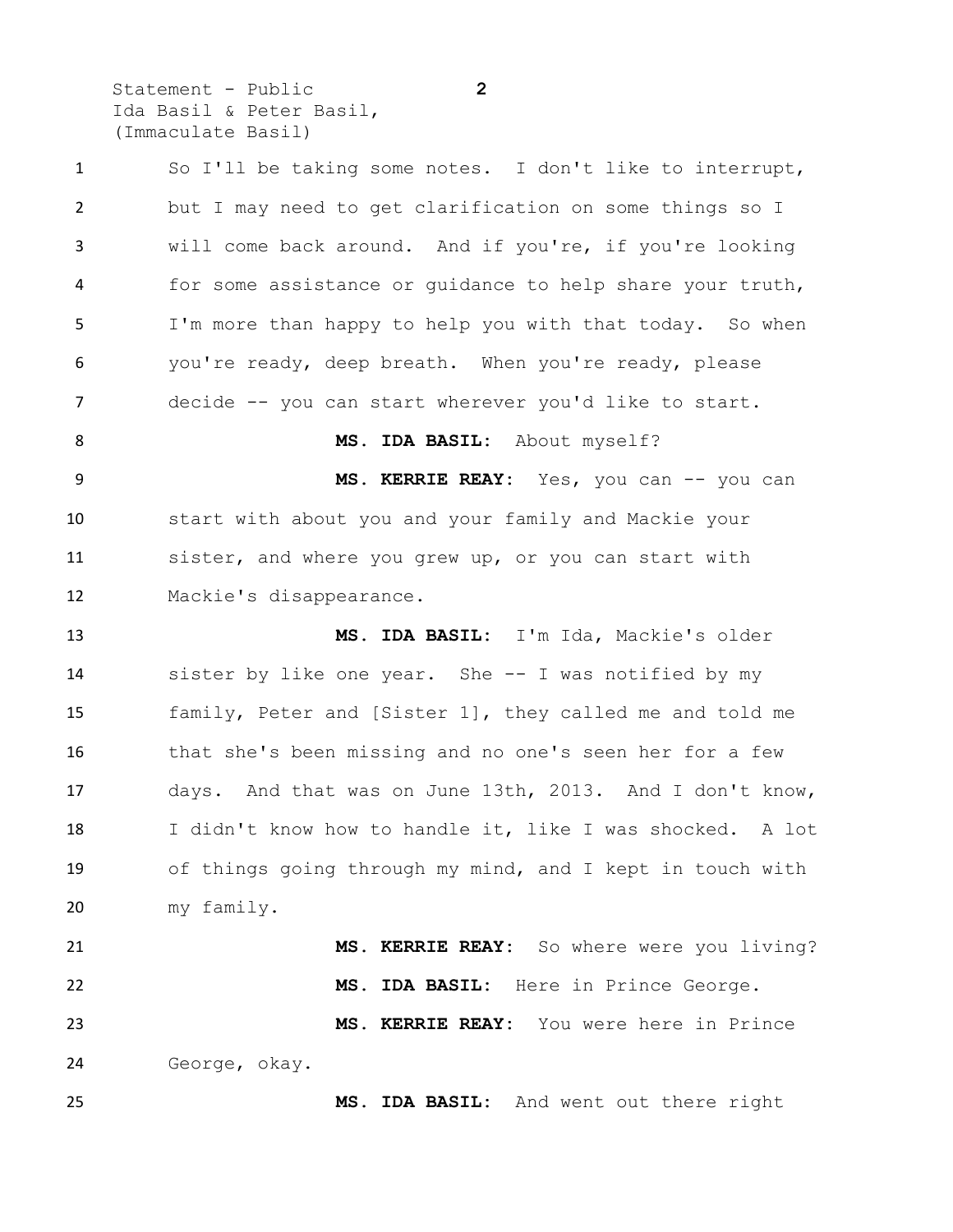Statement - Public **3** Ida Basil & Peter Basil, (Immaculate Basil) away. **MS. KERRIE REAY:** It's okay, take your time. So you travelled up to Fort St. James? **MS. IDA BASIL:** Yep, it's like 45 minutes outside of Fort St. James, north. **MS. KERRIE REAY:** Okay. And what was happening in the home when you got there? **MS. IDA BASIL:** I believe we all met up out at Leo Creek, right? **MR. PETER BASIL:** Yeah. **MS. KERRIE REAY:** And why at Leo Creek? **MS. IDA BASIL:** Because that's where she was reported last seen. **MS. KERRIE REAY:** Okay, okay. **MS. IDA BASIL:** And we all met up there at a campsite that they set up. **MS. KERRIE REAY:** Who's they? **MS. IDA BASIL:** My family, sorry. **MS. KERRIE REAY:** Your family? **MS. IDA BASIL:** Yeah. **MS. KERRIE REAY:** The reason I ask is I'm -- part of the Commission is interested in hearing how policing responds to Indigenous women that are missing. **MS. IDA BASIL:** And the community was out there helping. And they had --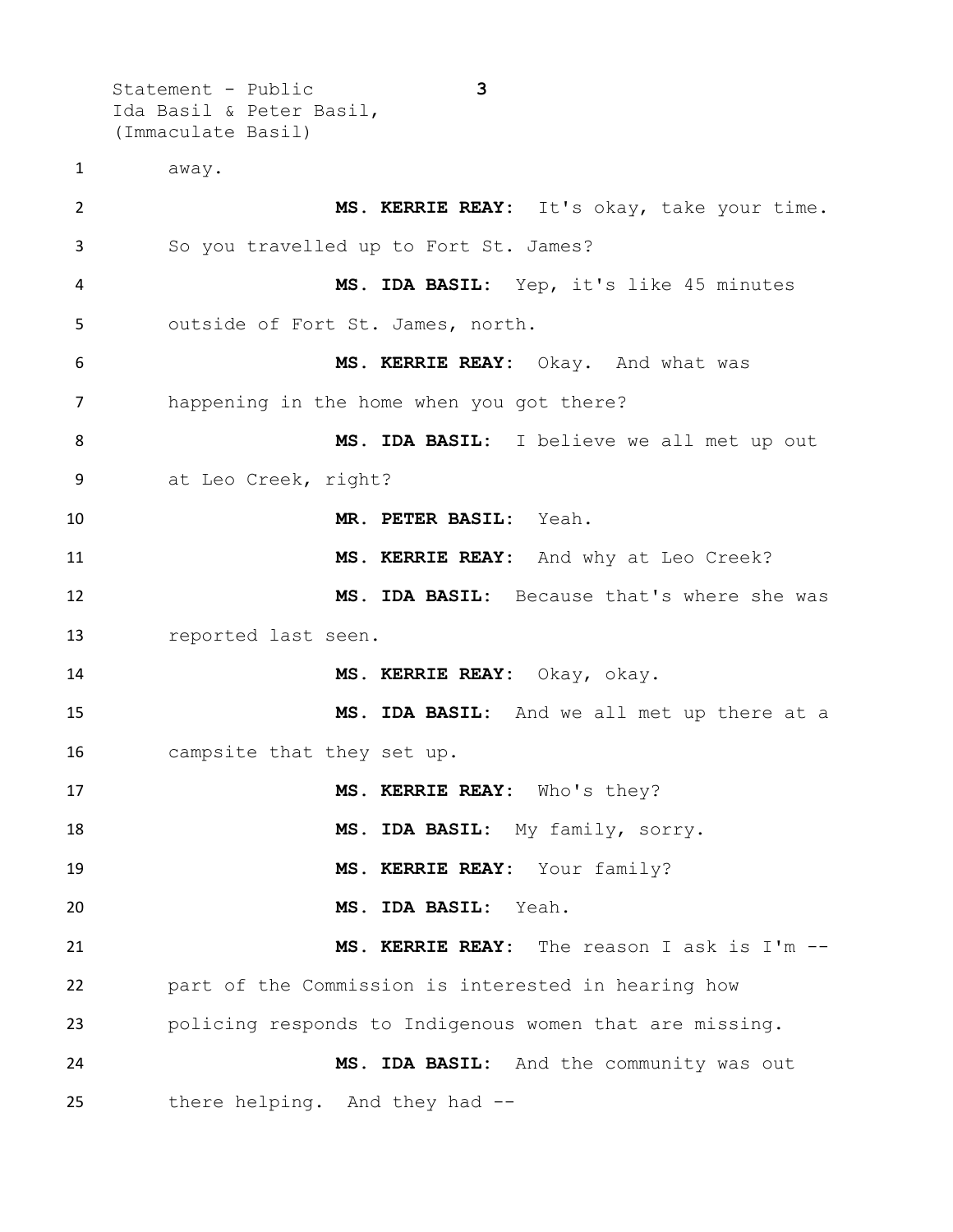Statement - Public **4** Ida Basil & Peter Basil, (Immaculate Basil)

 **MR. PETER BASIL:** Police cars. **MS. KERRIE REAY:** Okay. **MS. IDA BASIL:** Helicopters and -- **MS. KERRIE REAY:** Can you describe the area that she went missing in? **MS. IDA BASIL:** It's kind of a remote place, 7 a lot of forest, dirt road. **MS. KERRIE REAY:** Was she there camping or was she travelling? **MS. IDA BASIL:** She was actually at a party, 11 is what I was told from my family. **MS. KERRIE REAY:** Uh huh. **MS. IDA BASIL:** I have no idea how she -- how it all happened and how she got there. **MS. KERRIE REAY:** Okay, okay. **MS. IDA BASIL:** My brother would have to fill you in. **MR. PETER BASIL:** Well basically she was at a party on the reserve. And then two guys -- she jumped in the truck with two guys, and then -- well there was more than two guys, but along the way as they were going out of the reserve people jumped off here and there. And it just ended up to be three of them in the truck, with her and two guys. And from there they went up the Leo Creek Forest Service Road to Route 21 I think, or (indiscernible) or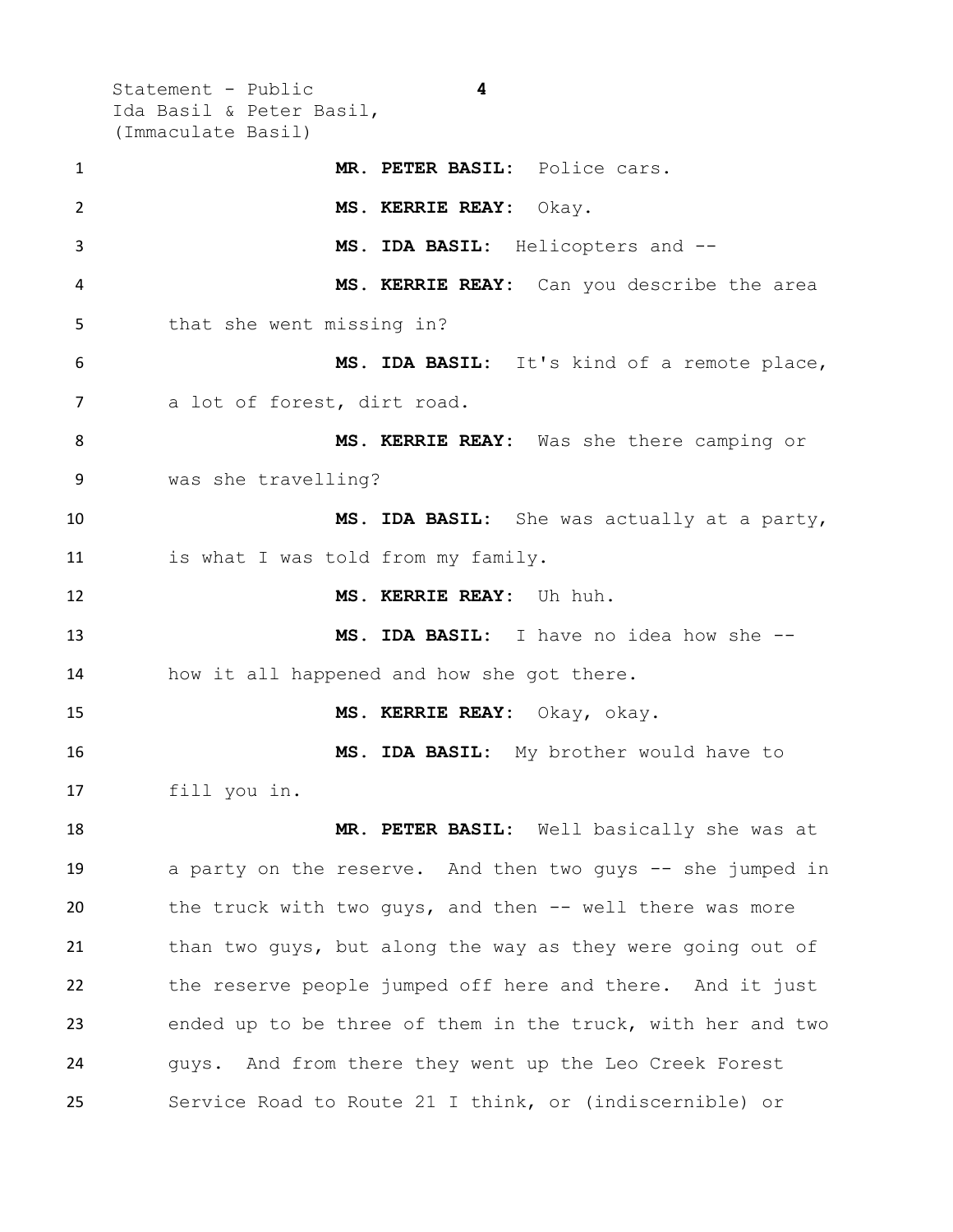Statement - Public **5** Ida Basil & Peter Basil, (Immaculate Basil) something like that. **MS. KERRIE REAY:** Okay. **MR. PETER BASIL:** They went to (indiscernible). **MS. KERRIE REAY:** They went to what, sorry? **MR. PETER BASIL:** [*One line redacted – ongoing investigation*]. **MS. KERRIE REAY:** Okay, okay. **MR. PETER BASIL:** [*Three lines redacted – ongoing investigation*]. And I never seen her all weekend. Usually Thursday, Friday -- I don't know, I think she started drinking. **MS. IDA BASIL:** Friday. **MR. PETER BASIL:** Friday, and she started drinking. Well she came to Vanderhoof visiting my wife and my father-in-law, and went to get a Father's Day cake and stuff like that, and shopped for groceries. And then she was getting mad because I didn't want to go in the liquor store for her, to buy her two bottles of Vodka. So she jumped out and I caught up with her, and I told her if she wanted her money she has to get back in the truck. Then I stopped at the liquor store that day for her. **MS. KERRIE REAY:** Okay. And so then she went and was at a party?

**MR. PETER BASIL:** Yeah.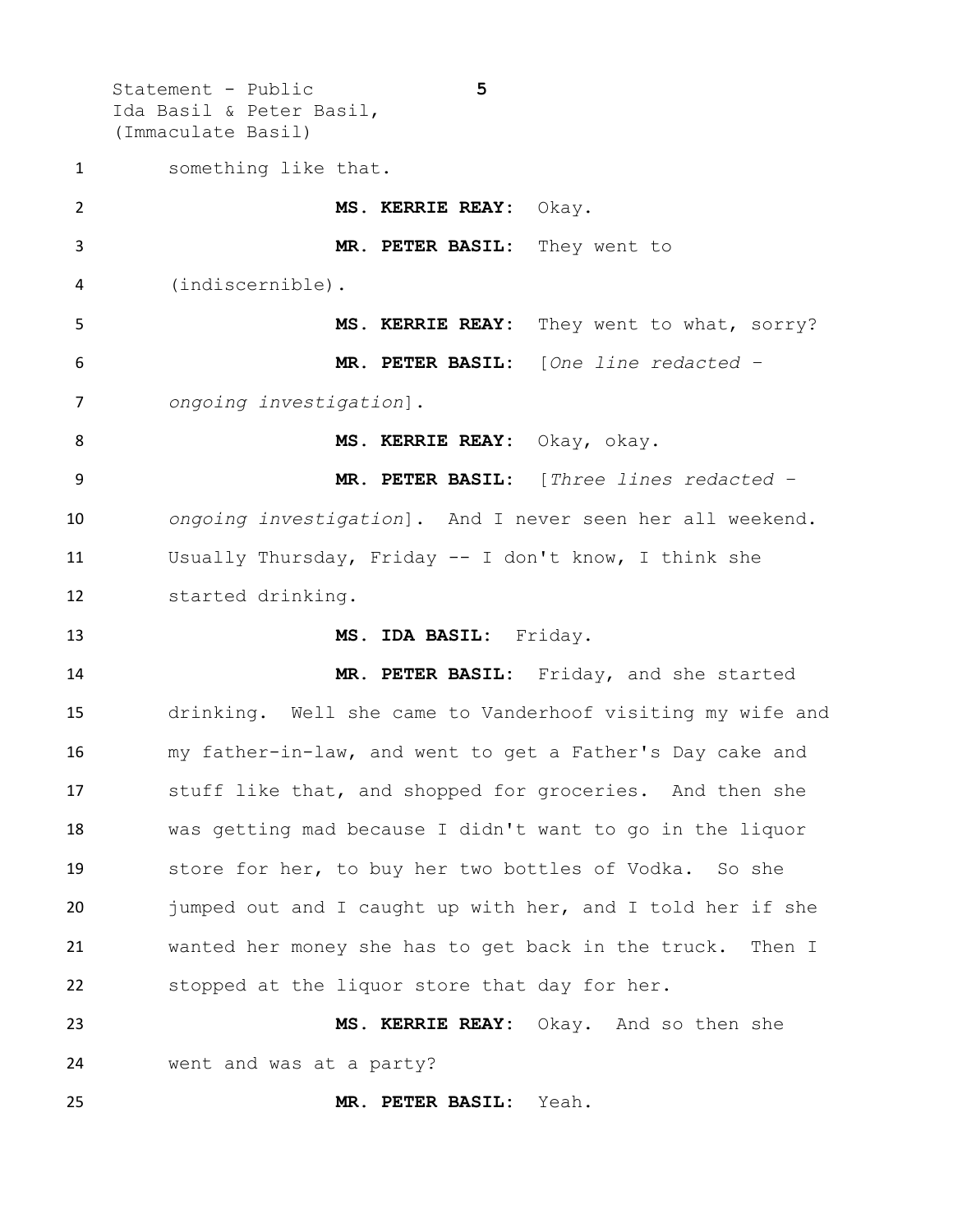Statement - Public **6** Ida Basil & Peter Basil, (Immaculate Basil)

 **MS. KERRIE REAY:** And then -- so Ida, how long were you able to stay in the area to help? **MS. IDA BASIL:** I'm not too sure. Did I go back that day? **MR. PETER BASIL:** I think you were there about a couple of days. **MS. KERRIE REAY:** Would you like to share with the Commissioners what you remember of your sister growing up? You said you were a year older than her? **MS. IDA BASIL:** Yeah. I grew up with Mackie and my younger sister [Sister 1]. Like we grew up in the system and it was pretty tough. But I don't really want to get into that, but we were pretty close to each other, always kept in touch or always around. We would be like normal siblings I guess, and we'd fight and argue and have fun. **MS. KERRIE REAY:** Were you raised in different homes when you say the system? **MS. IDA BASIL:** Yes. **MS. KERRIE REAY:** Okay. **MS. IDA BASIL:** Well Mackie was on her own, 22 [Sister 1] and I were together. **MS. KERRIE REAY:** Okay, and did Mackie share her experiences with you about her foster home? **MS. IDA BASIL:** Yeah. We always got to stay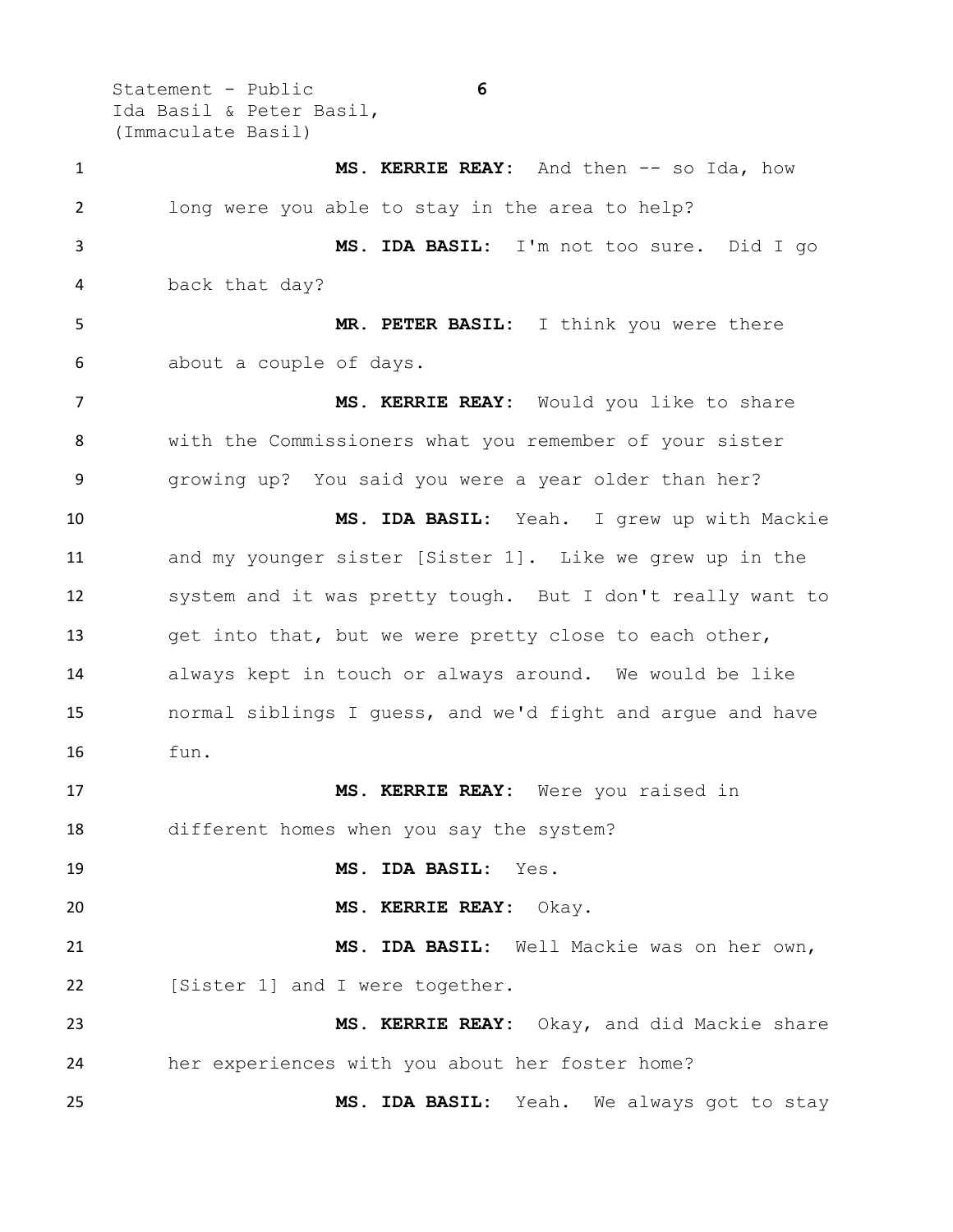Statement - Public **7** Ida Basil & Peter Basil, (Immaculate Basil) 1 the night with her, or she would come over and stay with us. Like she lived across the lake from us, Lucas Lake. **MS. KERRIE REAY:** Okay, okay. **MS. IDA BASIL:** So we always got to see each other every day. **MS. KERRIE REAY:** And how old was -- Mackie was 17 -- 27? 8 MS. IDA BASIL: Twenty-even. **MS. KERRIE REAY:** Twenty-seven when she went missing. And can you talk about your relationship, what would you like to share today with the Commissioners about your sister? **MS. IDA BASIL:** I don't know, she was a good person, she was kind, nice. That's the same thing. **MS. KERRIE REAY:** M'hmm. **MS. IDA BASIL:** I don't know, she was caring. **MS. KERRIE REAY:** And your family has had no answers? **MS. IDA BASIL:** No. **MS. KERRIE REAY:** Have the police updated your family at all about the investigation into her disappearance? **MS. IDA BASIL:** My brother does most of that part.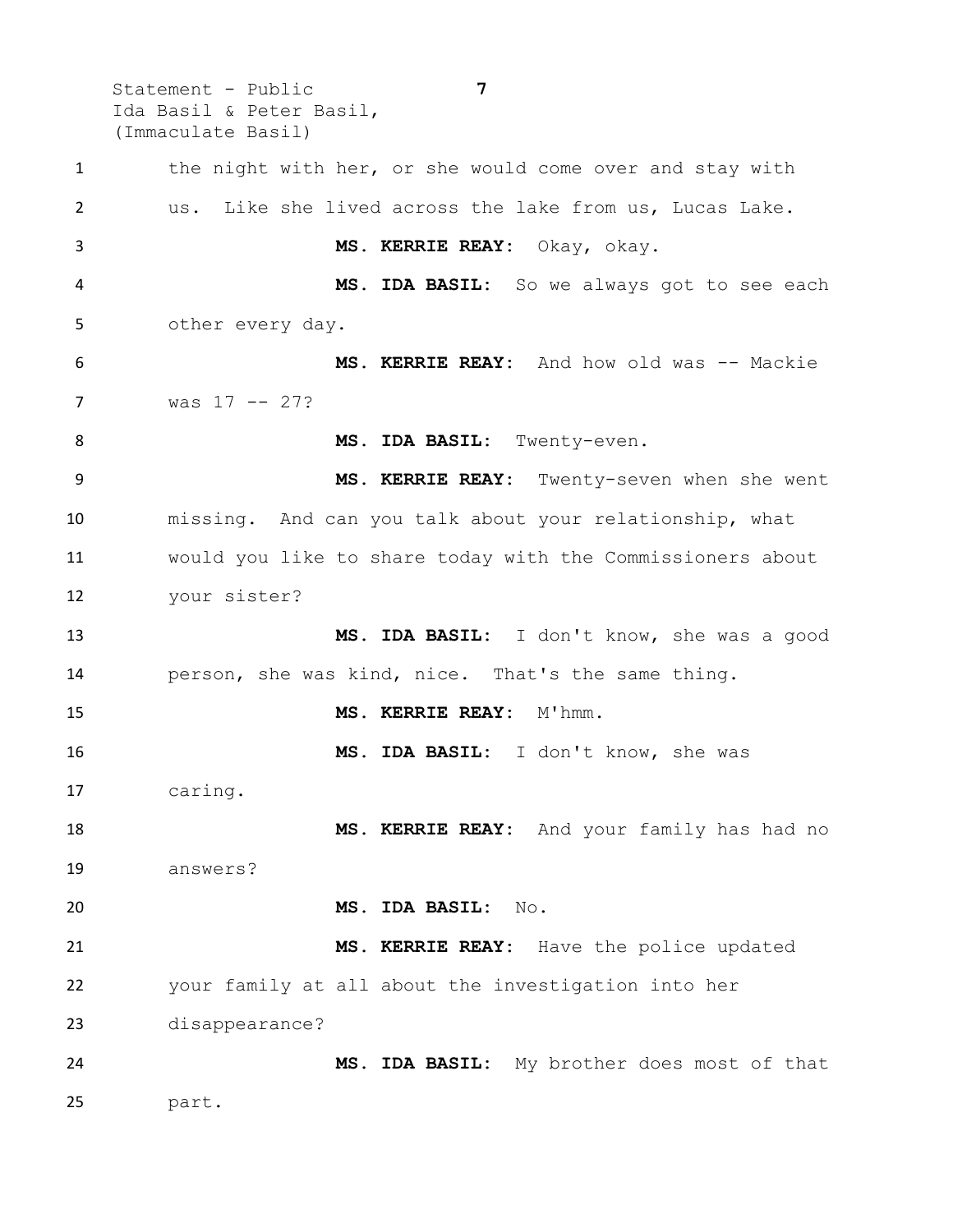Statement - Public **8** Ida Basil & Peter Basil, (Immaculate Basil)

 **MS. KERRIE REAY:** Okay. **MS. IDA BASIL:** It's too hard on me because -- like having to talk to journalists and reporters about growing up. **MS. KERRIE REAY:** Oh, so have you had a lot of that? **MS. IDA BASIL:** Yeah. **MS. KERRIE REAY:** And how -- how has it been for you with them sharing your family, your family's struggles with the disappearance of your sister? **MS. IDA BASIL:** It's tough. It's like -- I don't know, to me like having to talk about it, like the past, you get re-traumatized. **MS. KERRIE REAY:** Yes, yeah. And that's what we were talking about, that there's a great deal of pain and emotion that gets shared here. And if you're not comfortable sharing that, that's okay. This is your space, you've taken time to come down. So if there's, there's stuff that you want to talk about, frustration with the system, frustration about the journalists, frustration about policing you can, that is here for you to share it today. **MS. IDA BASIL:** I know. I think they did their job on their parts. Do you guys agree?

**MR. PETER BASIL:** Yeah.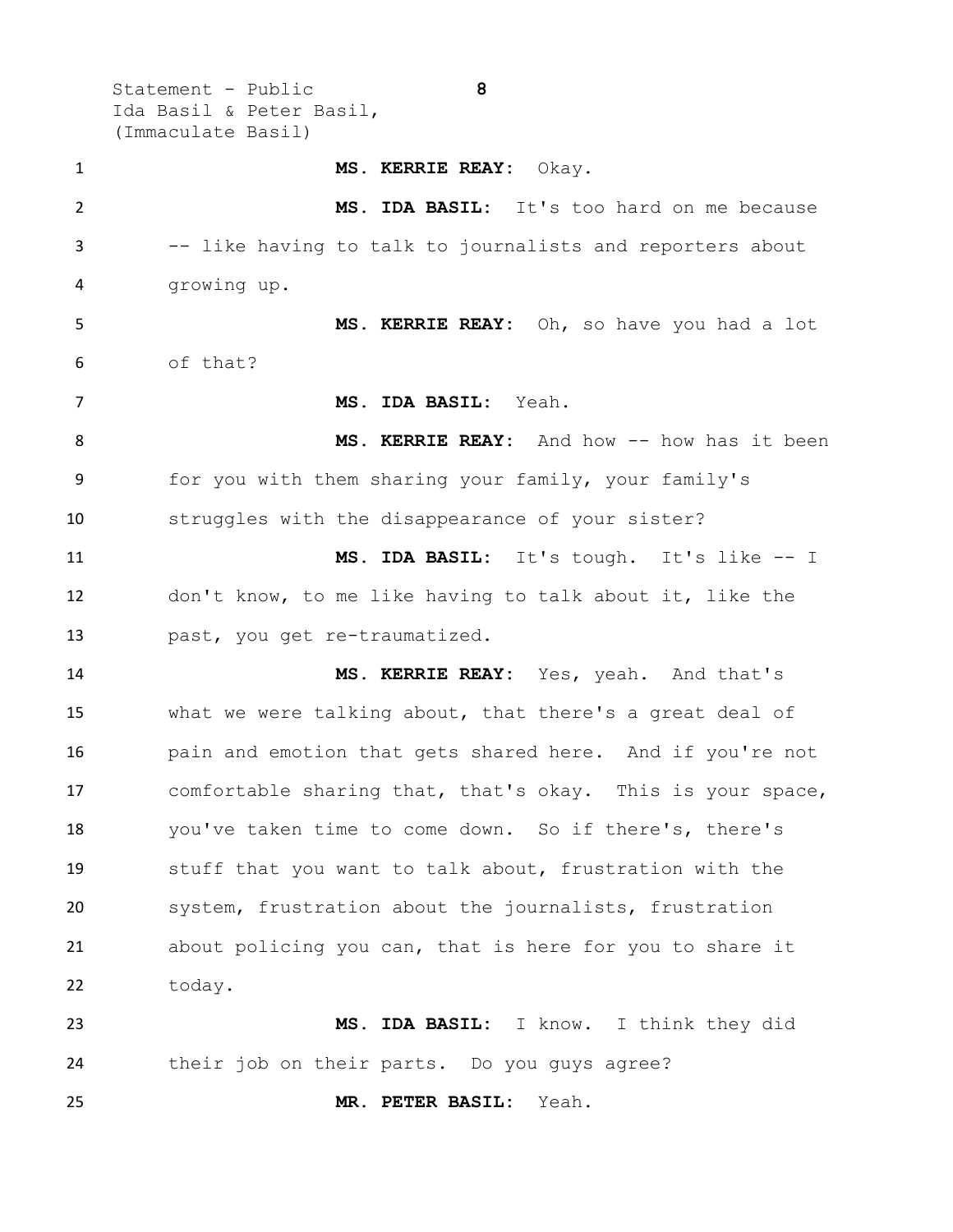Statement - Public **9** Ida Basil & Peter Basil, (Immaculate Basil)

 **MS. KERRIE REAY:** You think the police have worked hard?

 **MR. PETER BASIL:** Yeah, they were working at it pretty hard because the first day we reported her missing they responded that same evening, and they went back into the Fort. They came back the next day, and did a little bit of knocking on people's doors, and by the 13th 8 they had a full-scale search going.

 **MS. KERRIE REAY:** Okay. That was a bit of relief for the family, to have the police doing their, their job?

 **MR. PETER BASIL:** Yeah. And so far we've been keeping updated by the investigators, like on their behalf. Well they've still got some people searching, like me, my father-in-law, we've been searching over the summers.

**MS. KERRIE REAY:** M'hmm.

 **MR. PETER BASIL:** Then this past -- like we find things and we send it out for getting it tested and seeing if there's any DNA or stuff, to see if it's related 21 to Mackie.

 **MS. KERRIE REAY:** Okay. **MR. PETER BASIL:** The investigators, they come back like in a week or two --

**MS. KERRIE REAY:** Well that's good.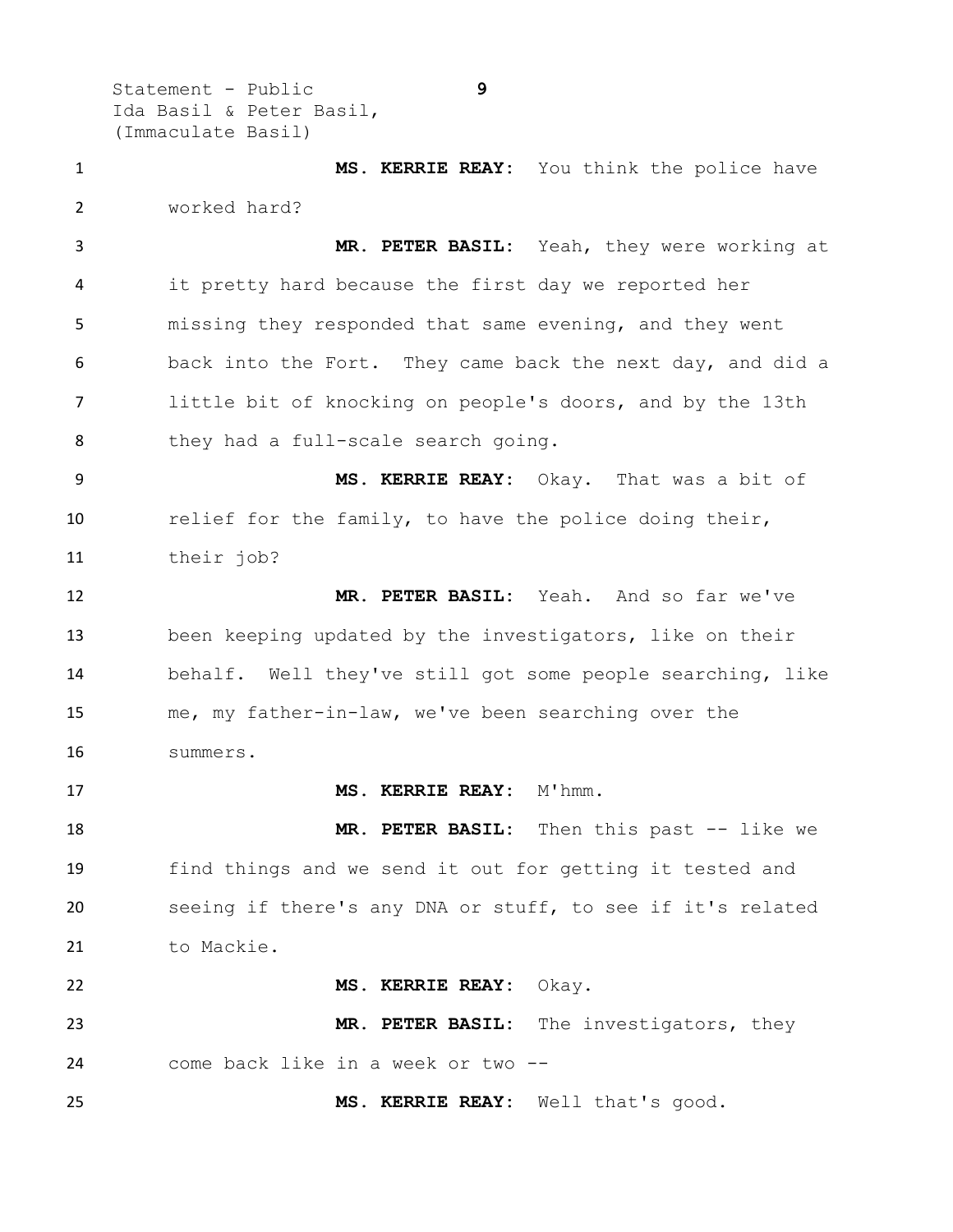Statement - Public **10** Ida Basil & Peter Basil, (Immaculate Basil)

 **MR. PETER BASIL:** -- to update me when they 2 get it back. **MS. KERRIE REAY:** Okay, okay, that's good. **MR. PETER BASIL:** There's been -- well just recently they found some more stuff, but I never got the

chance to tell the RCMP yet.

**MS. KERRIE REAY:** Okay.

 **MR. PETER BASIL:** And send like bones out and stuff like that, tarps and stuff like that, whatever we find.

 **MS. KERRIE REAY:** That's difficult, you know difficult for all these years to be searching and searching, yeah. And Peter, do you -- have you had the same challenges with the journalists and the media trying to get a hold of you and documents? It seems that Ida was 16 quite upset by the experience.

 **MR. PETER BASIL:** I was kind of like the backbone of all that, setting it up and getting things going with them. I lost, lost track of how much people we were dealing with there for a while.

 **MS. KERRIE REAY:** M'hmm, m'hmm. And Ida, do you want to share about what it, what it was that was upsetting, was it the manner in which they approached you? **MS. IDA BASIL:** No, like I understand all of that, I don't have anything against them, it's just -- to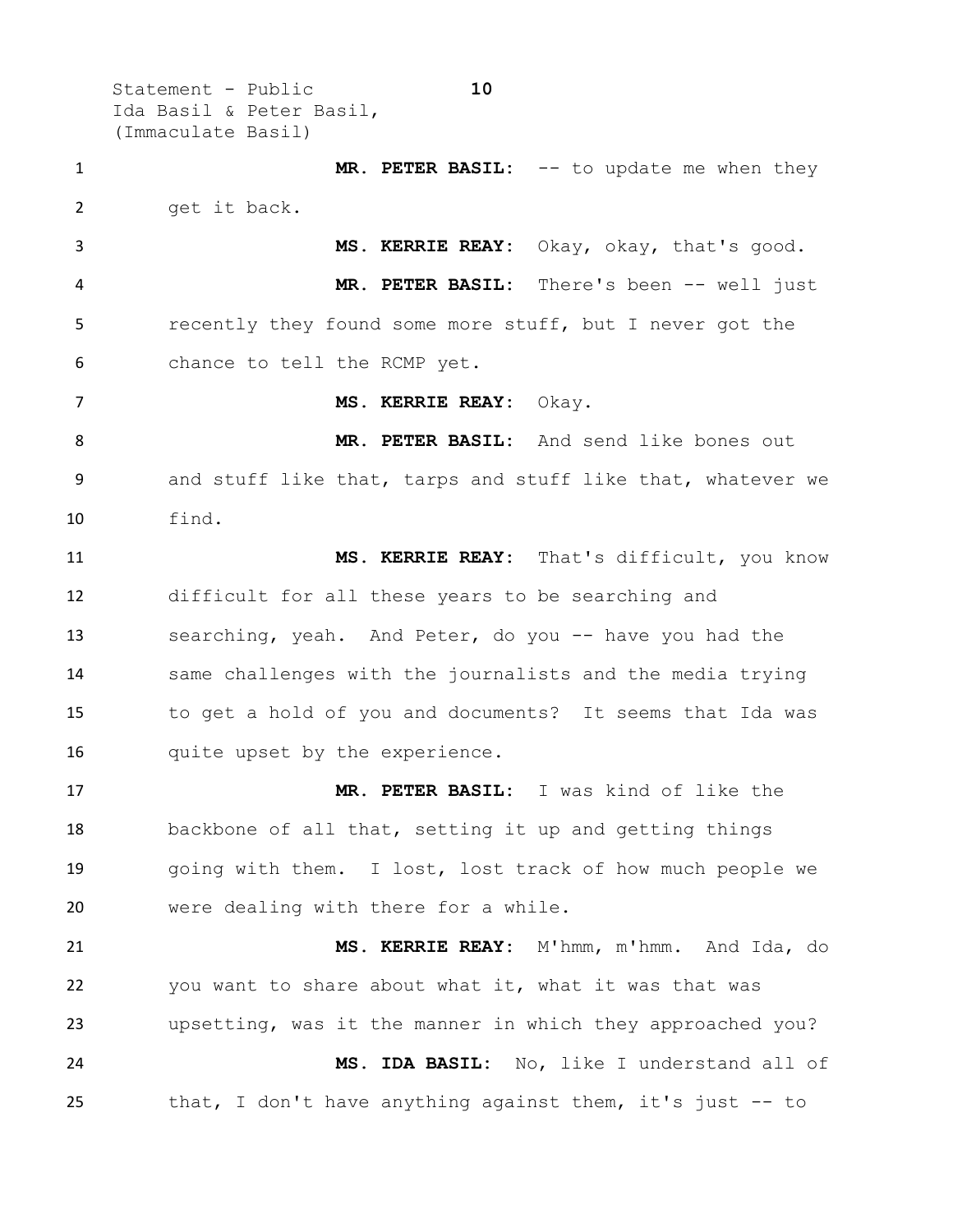Statement - Public **11** Ida Basil & Peter Basil, (Immaculate Basil)

 me like I put that behind me, growing up with my sister and what it was like. But when she went missing, like I was open-minded and honest and told the truth, and to get the word out there, how much our family's hurting -- **MS. KERRIE REAY:** M'hmm, m'hmm. **MS. IDA BASIL:** -- I talked about it. And yeah, I have nothing against them at all. It's just to me  $8 \qquad -i$  it's hard. **MS. KERRIE REAY:** Yes. So I'm understanding that the pain that is with you from growing up on the years 11 in the system, that you've developed a way to try to protect yourself, to keep yourself safe and to not hurt? **MS. IDA BASIL:** Yeah. **MS. KERRIE REAY:** And so this is, this is part of the way you handle it, is to try to put it away? **MS. IDA BASIL:** M'hmm. **MS. KERRIE REAY:** Part of what the Commission is also concerned about, is about how to keep young Indigenous women and girls safe. And part of that is looking at the violence, and survivors of violence, survivors of the system, whether it's the foster system, or Residential School system, the Sixties Scoop. Is there any of that you'd like to share today? Because it is there. If you're not ready and you are finding this too painful, this is your space so it's up to you what you share and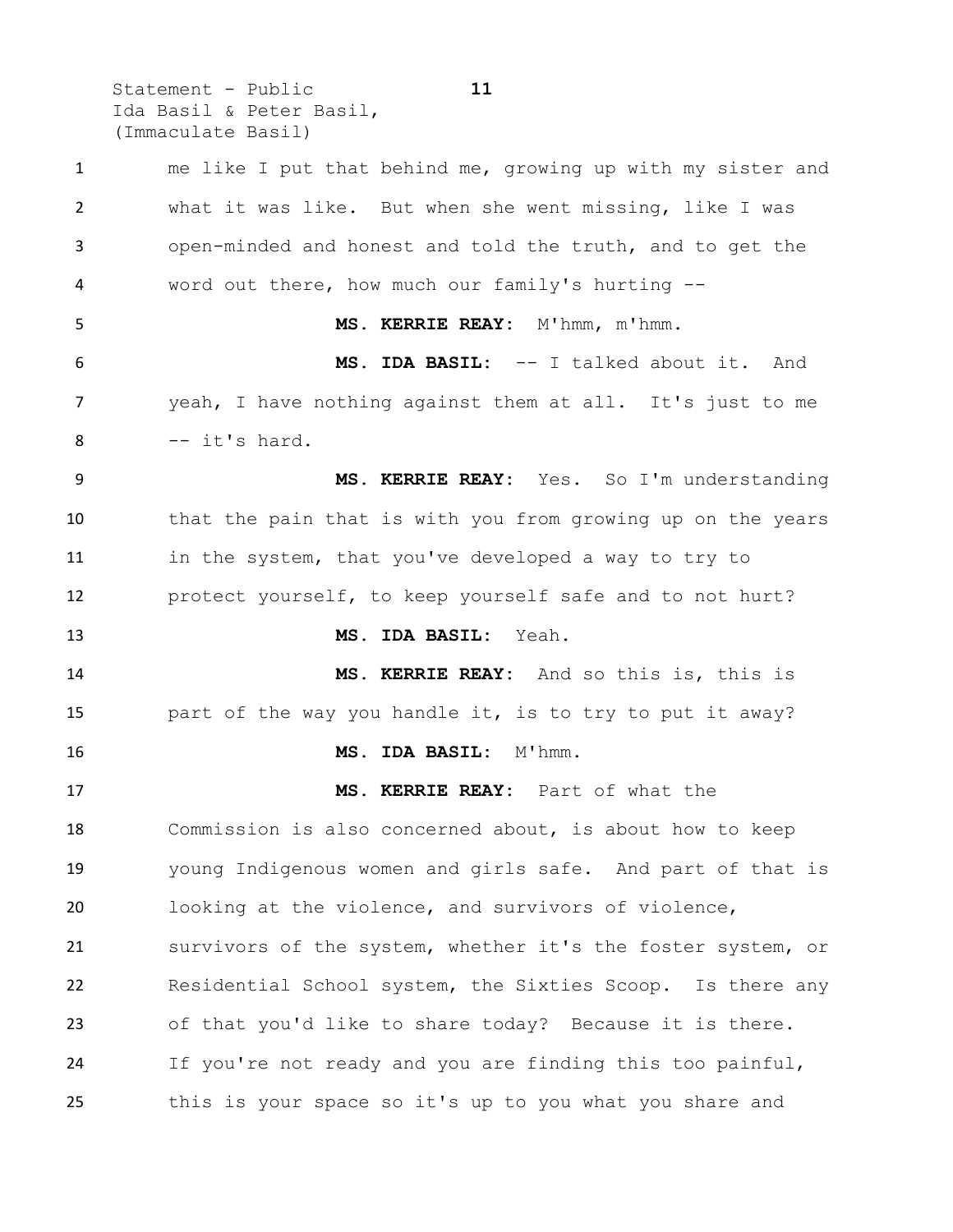Statement - Public **12** Ida Basil & Peter Basil, (Immaculate Basil)

what you don't share.

 **MS. IDA BASIL:** I don't know. It was pretty tough in the system because all the stuff that happened. And I wasn't on good terms, that's for sure. And I honestly hate the system. **MS. KERRIE REAY:** I bet, yeah. 7 MS. IDA BASIL: They actually tried to get involved with my kids a couple of years ago. **MS. KERRIE REAY:** Do you want to share what they figured was the grounds to get involved with your children? **MS. IDA BASIL:** Because I'm Native. **MS. KERRIE REAY:** Okay. **MS. IDA BASIL:** Yeah. **MS. KERRIE REAY:** And they -- and your children have stayed with you the entire time? **MS. IDA BASIL:** Yes, with both, me and the dad. **MS. KERRIE REAY:** Okay. But it was -- but it sounds like it was very challenging for you, to have child welfare knocking on your door. **MS. IDA BASIL:** I lost it. We went into a meeting and I ended up telling them off, that they're not opening up a file. And I told them what had happened to me, and I was like I'm not going to let it happen with my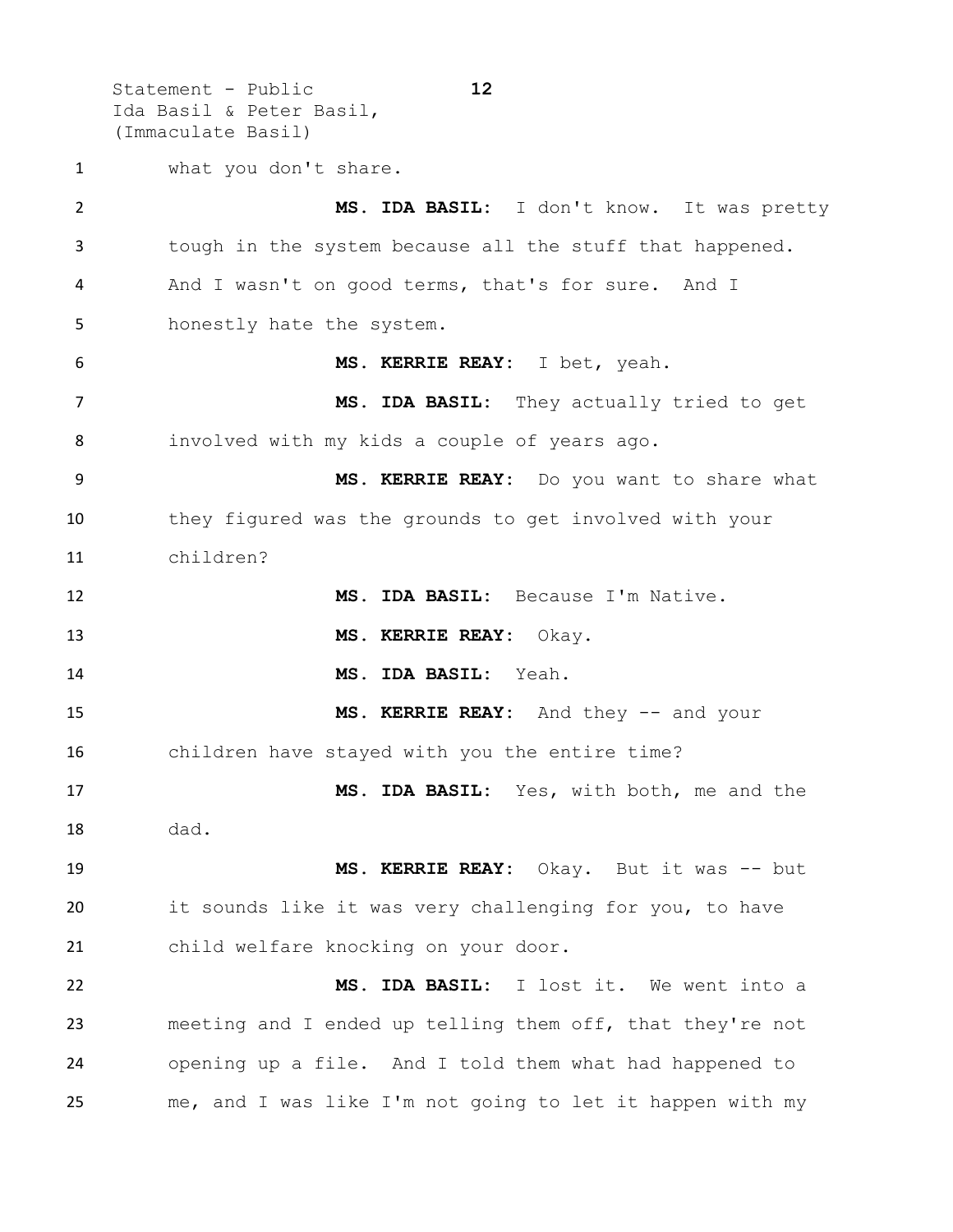Statement - Public **13** Ida Basil & Peter Basil, (Immaculate Basil) kids. **MS. KERRIE REAY:** And they -- did they tell you why they came knocking on your door? **MS. IDA BASIL:** No. **MS. KERRIE REAY:** No? **MS. IDA BASIL:** I know that they got a call, but I don't know from who. **MS. KERRIE REAY:** So it sounds like maybe they were a little quick in coming knocking on your door? **MS. IDA BASIL:** Yeah. **MS. KERRIE REAY:** And I also sense that you said it's because you're Indigenous? **MS. IDA BASIL:** Yeah. **MS. KERRIE REAY:** When you were thinking about coming to speak, was there something that you really wanted to make sure that you shared with the Commissioners? **MS. IDA BASIL:** Pretty much the pain that we're all going through, and wanting her to be found so we can have closure. **MS. KERRIE REAY:** Is there anything you think anybody could be doing more? I mean Peter and your family are searching all the time. Is there anything else 23 that you think would help? **MS. IDA BASIL:** I don't know, everybody's doing as much as they can.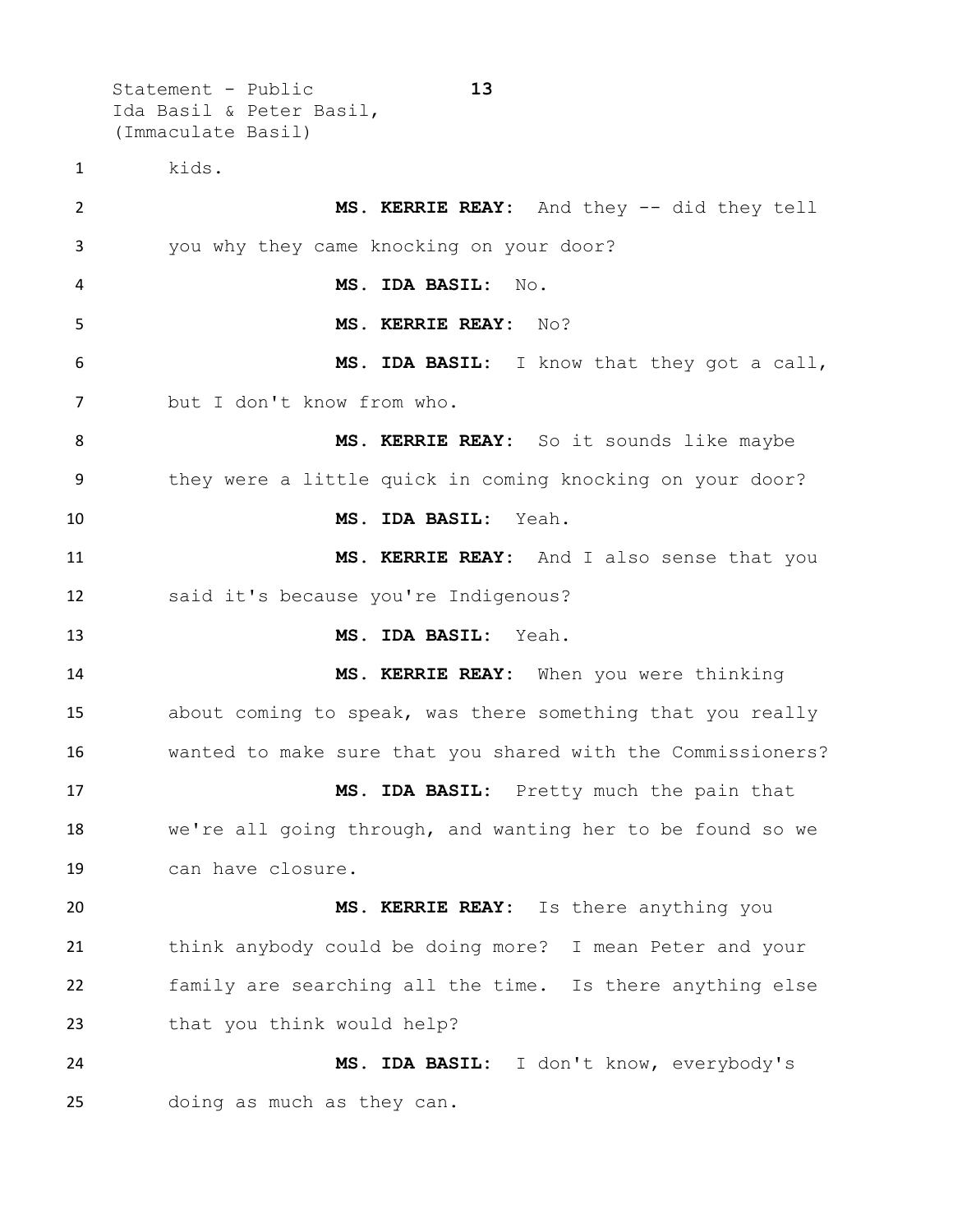Statement - Public **14** Ida Basil & Peter Basil, (Immaculate Basil) **MS. KERRIE REAY:** M'hmm. **MS. IDA BASIL:** Like the whole community and the surrounding areas, our family, it's still there. **MS. KERRIE REAY:** M'hmm, it's just the waiting and the unknown? **MS. IDA BASIL:** Yeah. 7 MS. KERRIE REAY: I just want to make sure you have an opportunity to share what you, what you've waited for, to be able to come here today. **MS. IDA BASIL:** I don't know, hoping that someone would come forward. **MS. KERRIE REAY:** M'hmm. **MS. IDA BASIL:** So we can have closure or something. **MS. KERRIE REAY:** And it sounds from what Peter said, that the RCMP have been good about sharing information? **MR. PETER BASIL:** Yeah. **MS. KERRIE REAY:** Is there any information that you would like that you haven't got, or do you think that things right now are going well? **MR. PETER BASIL:** Things are going well, so far anyway. **MS. KERRIE REAY:** Okay. And when I say well, I mean in terms of that communication between you and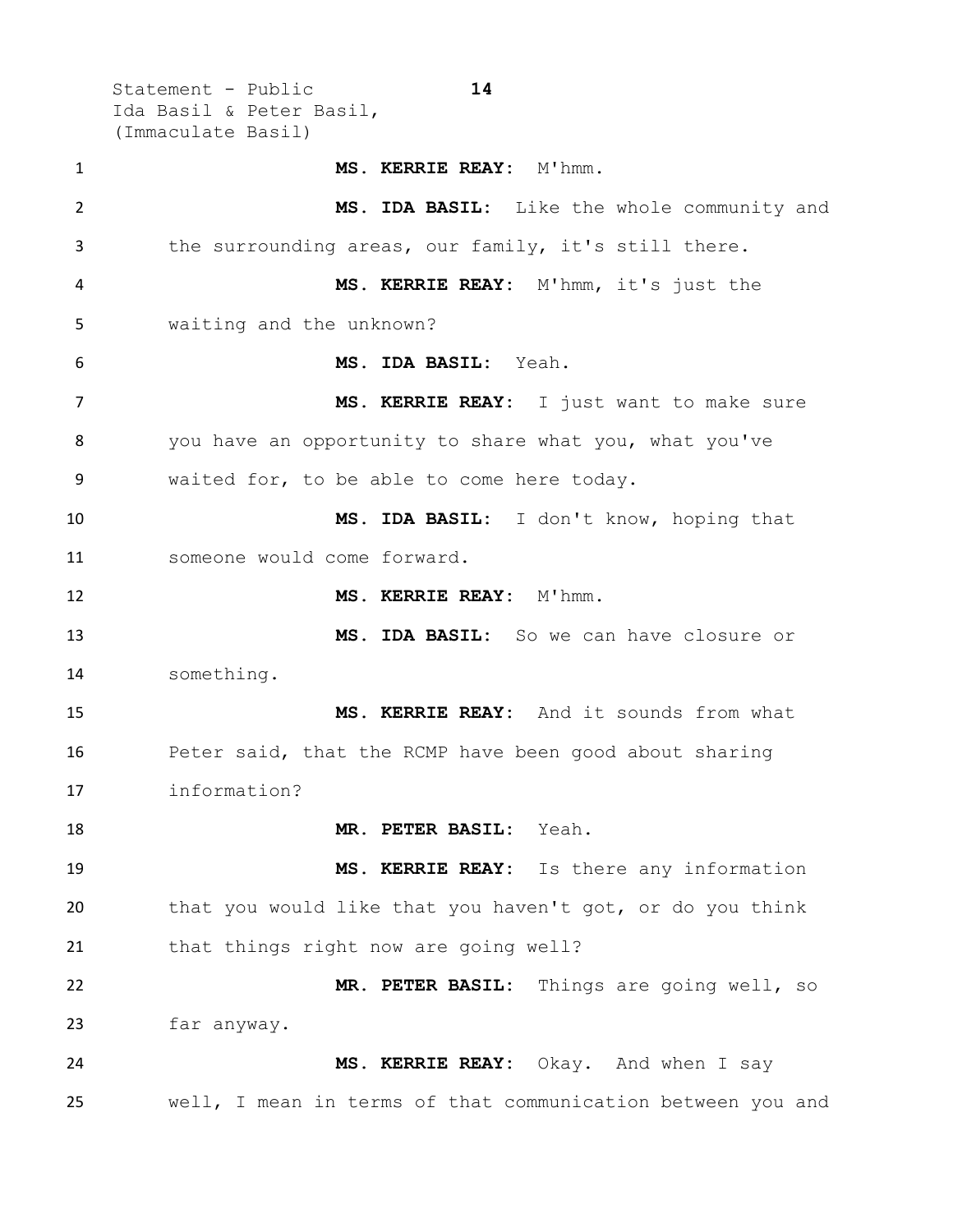Statement - Public **15** Ida Basil & Peter Basil, (Immaculate Basil)

the police.

 **MR. PETER BASIL:** We pretty well developed a bond with the investigators that's working with us. **MS. KERRIE REAY:** Okay. **MR. PETER BASIL:** But that's just part of the tragedy we live through. Like my sister -- that's not including my other sister that died from a fentanyl overdose. And the year after she died my brother got shot down here, the gun violence and stuff like that. So it's 10 just, just partially the tragedy that we're speaking about now. **MS. KERRIE REAY:** So your sister that died of a fentanyl overdose, was she the one that stayed with you in care, or she was -- **MS. IDA BASIL:** No, she was older. She was I guess a street person. **MS. KERRIE REAY:** Okay, okay. And did she lose her life to fentanyl here in Prince George? **MS. IDA BASIL:** Yeah. **MS. KERRIE REAY:** Okay. And then you said your brother was, was murdered in Prince George as well? **MS. IDA BASIL:** All year after year. **MS. KERRIE REAY:** Oh dear. **MS. IDA BASIL:** My sister, older sister Samantha, then Mackie went missing, then my brother got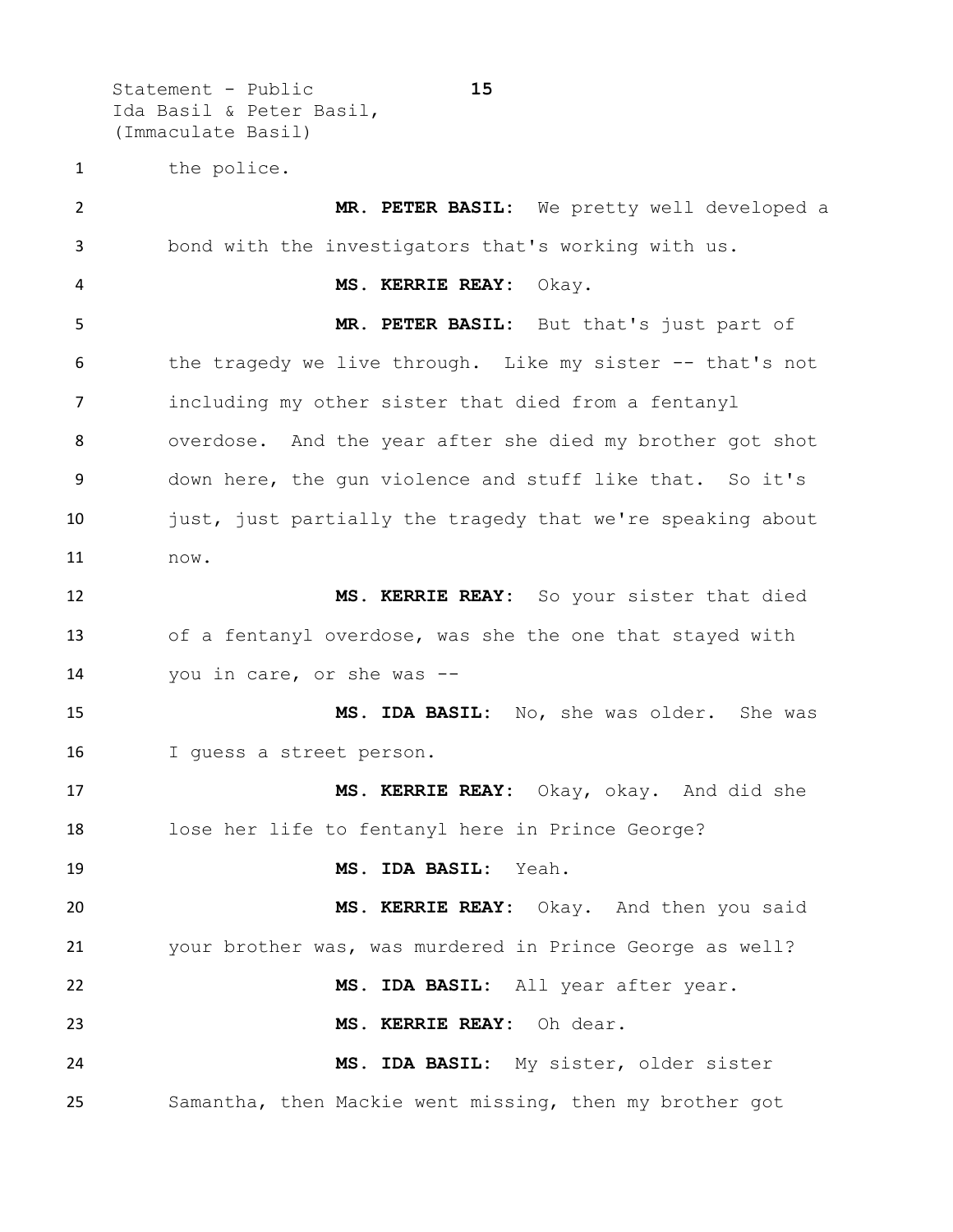Statement - Public **16** Ida Basil & Peter Basil, (Immaculate Basil) shot. **MR. PETER BASIL:** Mackie, then Samantha, then Travis. **MS. KERRIE REAY:** And who's Travis? **MR. PETER BASIL:** Brother, youngest brother. He's the youngest of all of us. **MS. KERRIE REAY:** And was he the one that was shot? **MR. PETER BASIL:** Yes. **MS. KERRIE REAY:** Okay, and you mentioned another brother? **MR. PETER BASIL:** We have two brothers. One's in jail and one's in treatment right now. **MS. KERRIE REAY:** Did any of you go to residential school? How about your parents? **MS. IDA BASIL:** Yeah. **MS. KERRIE REAY:** Yeah? Both your parents? **MS. IDA BASIL:** Yeah. **MS. KERRIE REAY:** Did they ever talk about residential school? **MS. IDA BASIL:** I don't -- I didn't get to grow up with my family, but from what I recall they never did. **MS. KERRIE REAY:** So you were taken away very young?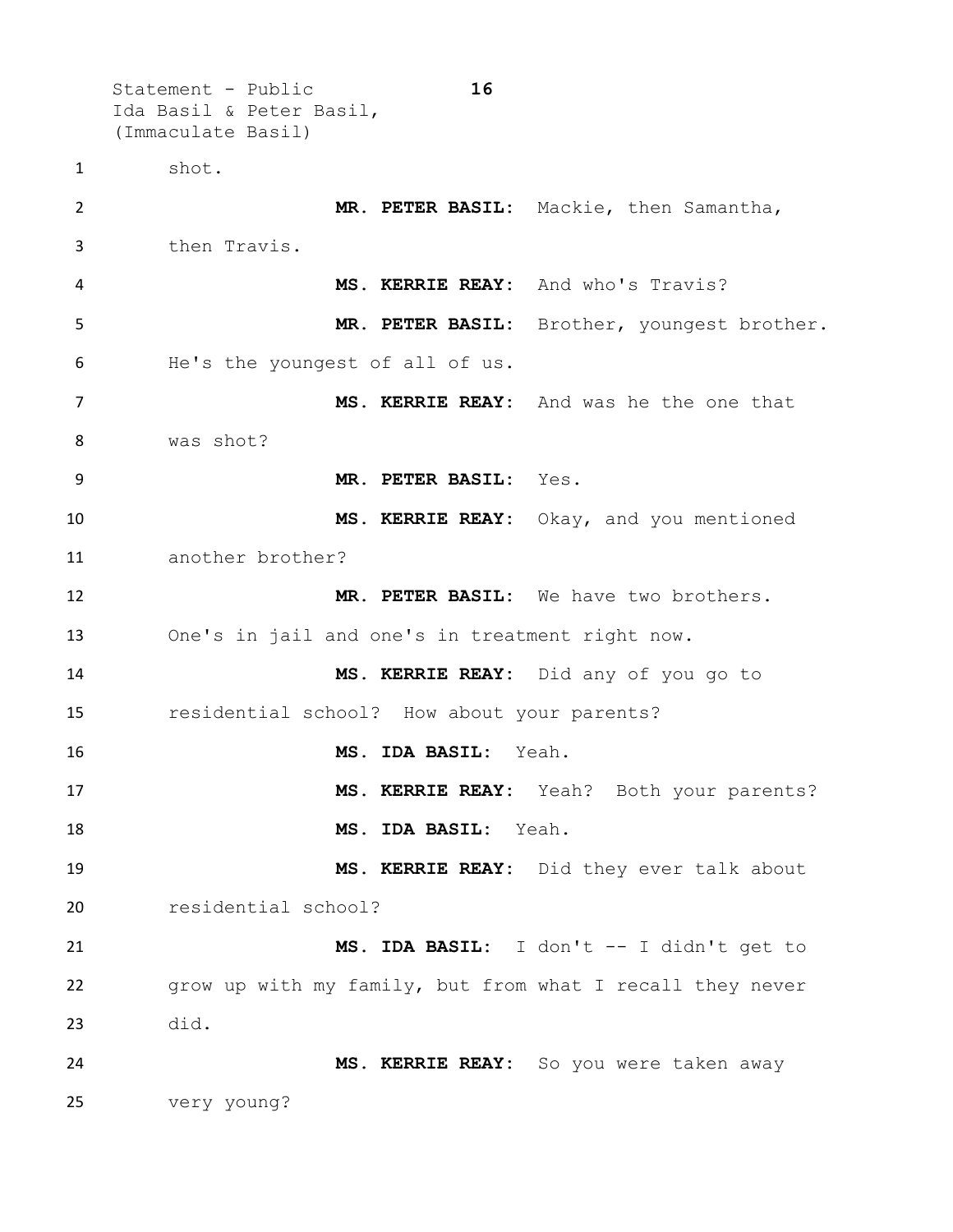Statement - Public **17** Ida Basil & Peter Basil, (Immaculate Basil)

 **MS. IDA BASIL:** Yeah. Always in and out of foster homes, different homes.

 **MR. PETER BASIL:** Mother and father were pretty young. But my mother and my father, they walked out on us when we were at a young age. Like I was two years old, and you were like 10, 11, 12 years old or something. My mom left, started drinking out in the streets, and then my dad left and went back to the other reserves. And I practically grew up with my Granny and, and my Granny couldn't handle all the kids so the Ministry had to step in, take these girls from her.

 **MS. KERRIE REAY:** And when was that? **MR. PETER BASIL:** Early 90s I think. **MS. KERRIE REAY:** Pretty young. And what's your date of birth Ida?

 **MS. IDA BASIL:** [Birthdate]. **MS. KERRIE REAY:** So you were about six. **MR. PETER BASIL:** And then by the time we were all old enough, like my mother got ran over by a semi here in Prince George due to alcohol related. She died the next day after she got ran over.

 **MS. KERRIE REAY:** Oh dear. So lots of 23 tragedy, lots and lots of tragedy.

 **MR. PETER BASIL:** We didn't have no bonding with her, she didn't really talk to us about her life in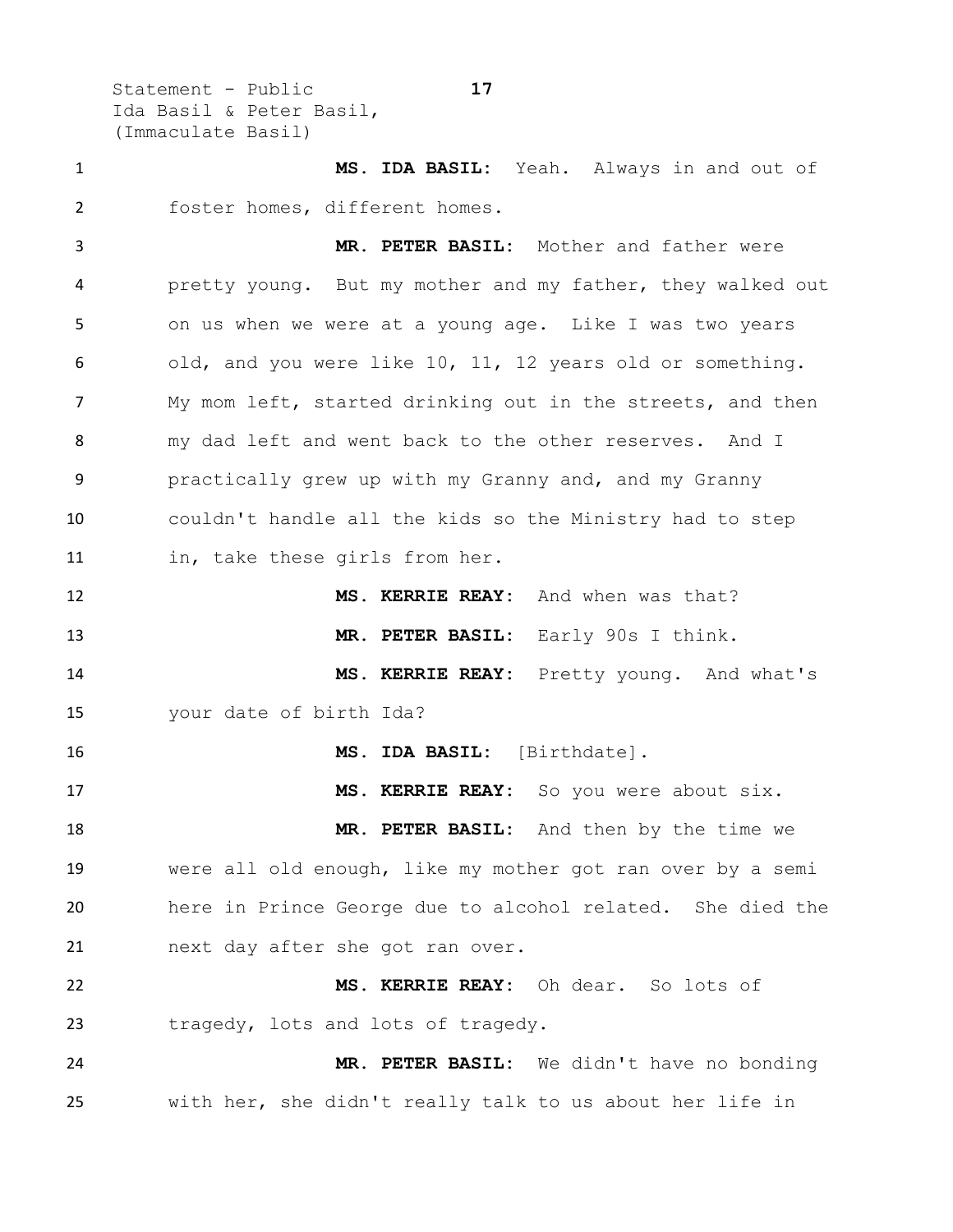Statement - Public **18** Ida Basil & Peter Basil, (Immaculate Basil) residential school or anything. So she just left us. **MS. KERRIE REAY:** And you were in foster care? **MS. IDA BASIL:** M'hmm. **MS. KERRIE REAY:** And you survived foster care and have two very handsome boys. **MS. IDA BASIL:** Thanks. **MS. KERRIE REAY:** So if there's anything that you would like to share about your experience in foster care, or the education system, or the health systems? **MS. IDA BASIL:** I don't know, like now I'm older and a little bit wiser. To me it's pretty bad. **MS. KERRIE REAY:** And when you were in foster care were they non-Indigenous homes? **MS. IDA BASIL:** Yes. We had to stay in the motels and the hotels for like a month at a time, until 18 they found a place for us temporarily. **MS. KERRIE REAY:** And so can I ask? When you became of age, when they talk about aging out, did you 21 age out of the foster care system? **MS. IDA BASIL:** I was actually 15 when I decided to move from the foster parents that my sister and I were staying in out at Lucas Lake. I ended up going into the group home in Vanderhoof. Stayed there like for a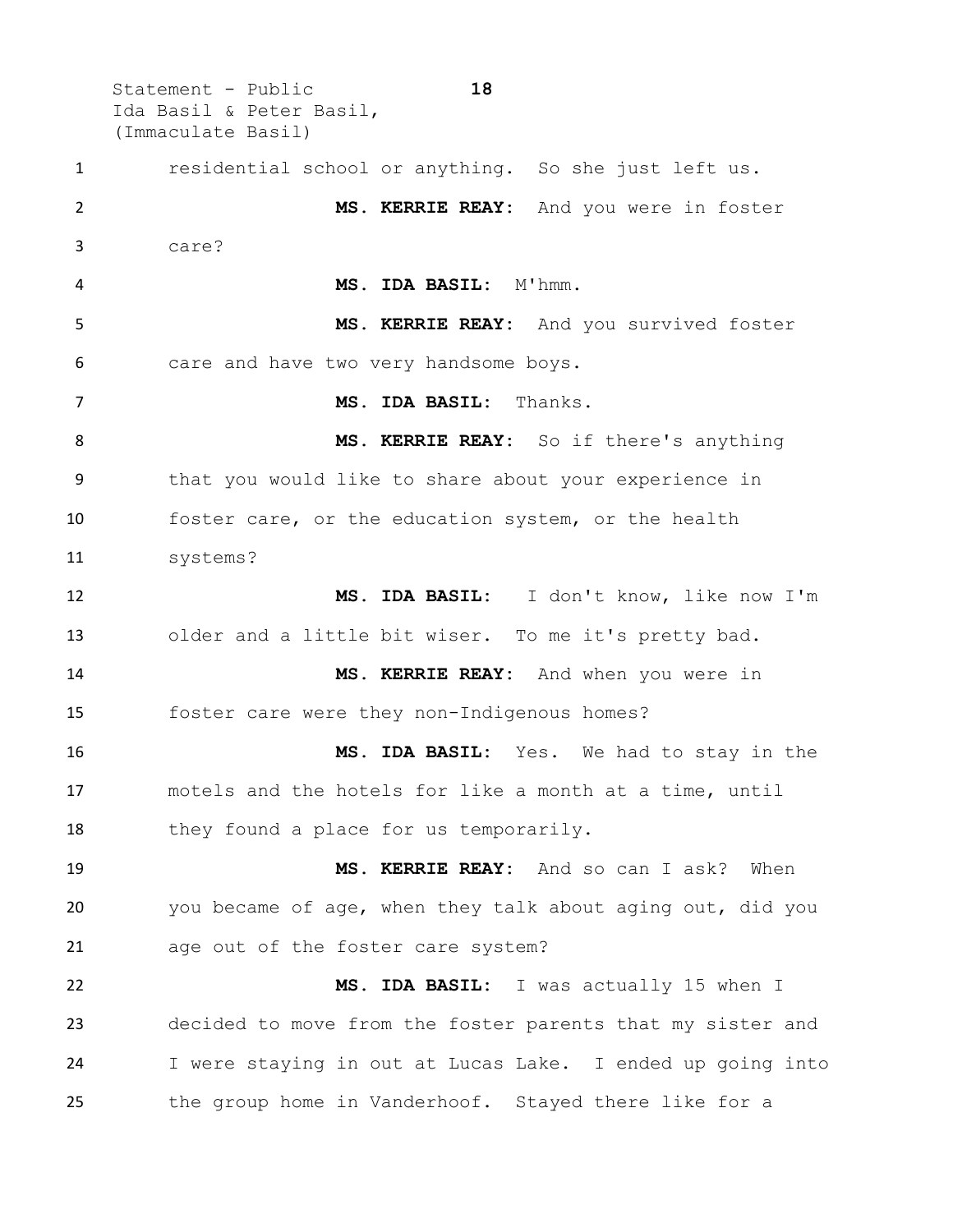Statement - Public **19** Ida Basil & Peter Basil, (Immaculate Basil)

 couple of months. I ended up with a boyfriend, and they thought we were mature and old enough that we can go on independent living. **MS. KERRIE REAY:** They did? **MS. IDA BASIL:** Yeah. **MS. KERRIE REAY:** They did?

 **MS. IDA BASIL:** The group home people. **MS. KERRIE REAY:** Okay.

 **MS. IDA BASIL:** So they actually taught us stuff like that, so that place was good. And so that's when I moved on my own. It was a couple of months before I turned 16 and I've been living on my own since.

 **MS. KERRIE REAY:** And can you share with the Commissioners, as a young Indigenous woman, what were some of the -- what were some of those difficulties being out living on your own at such a young age?

 **MS. IDA BASIL:** It was pretty tough. You definitely have to grow up fast. The Ministry was there to just get you past, like with income right?

 **MS. KERRIE REAY:** M'hmm. **MS. IDA BASIL:** Yeah. **MS. KERRIE REAY:** And what about finding a place to stay, being that young? Did you have difficulties finding a place to live?

**MS. IDA BASIL:** Yes, but the group home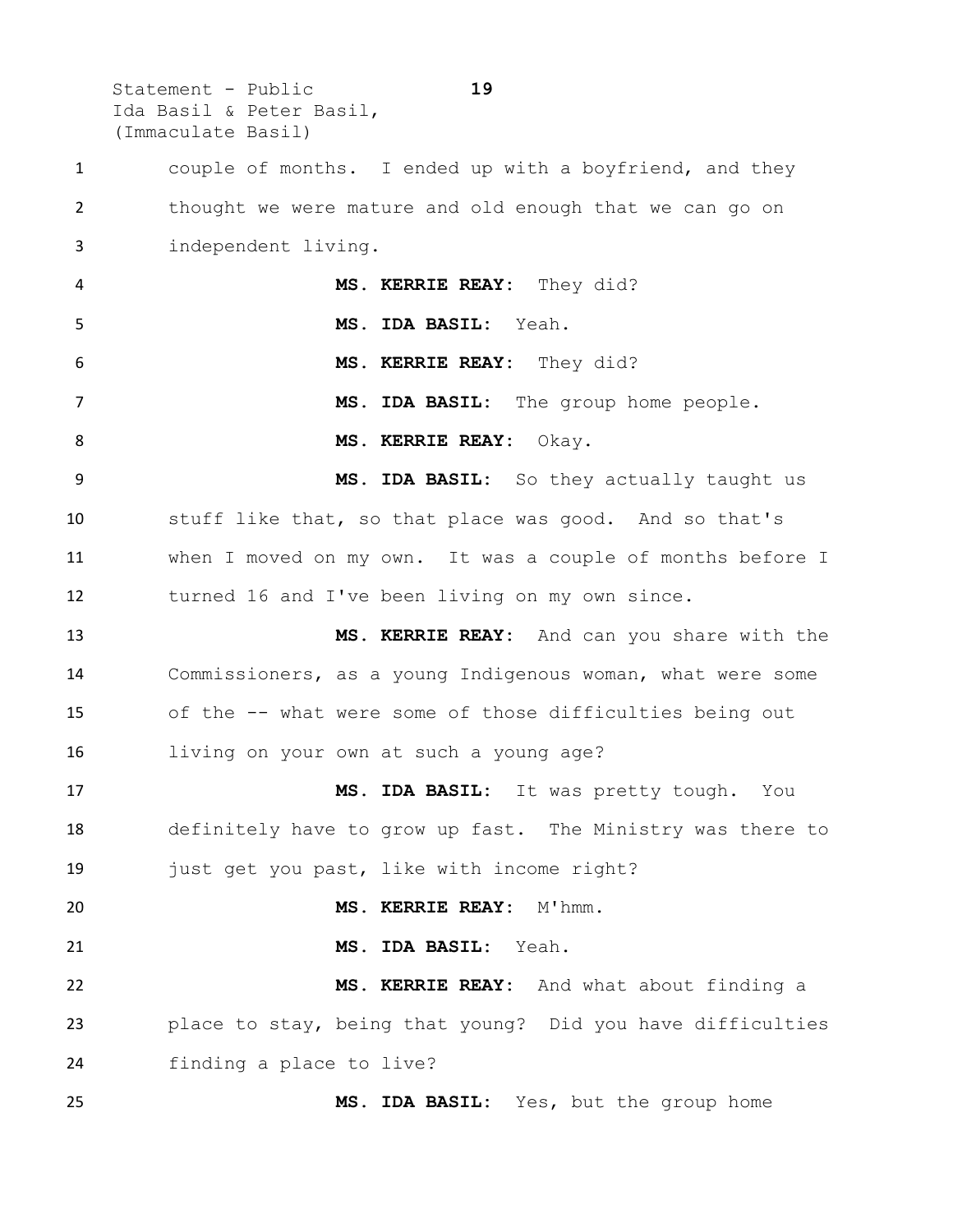Statement - Public **20** Ida Basil & Peter Basil, (Immaculate Basil)

 people that ran it, they actually helped us. **MS. KERRIE REAY:** Okay. **MS. IDA BASIL:** Yeah, which the Ministry didn't. You'd think that they would. Yeah, I actually took advantage of the Ministry, yeah. I figured if they were going to be my legal guardians, they might as well pay for everything. **MS. KERRIE REAY:** Okay. **MS. IDA BASIL:** So I always got extra money and vouchers for stuff that I needed. And when I turned of age they asked if they could mark me down as, like disabled, like illiterate, you can't read or write. So then I could go on welfare and not have to work or anything. And I told them no, because I was capable of going out on my own, getting a job. And that's what I did. **MS. KERRIE REAY:** So can I ask, and only answer if you feel comfortable, because one of the things that you've shared is a system encouraging you not to go out to succeed and to grow as a young woman, but to stay at home on welfare. **MS. IDA BASIL:** Yeah, I don't know, to me -- I wasn't very smart back then, so I didn't think of that. I just told them like I can do this. **MS. KERRIE REAY:** Yeah, you had the confidence in yourself while the Ministry seemed to not?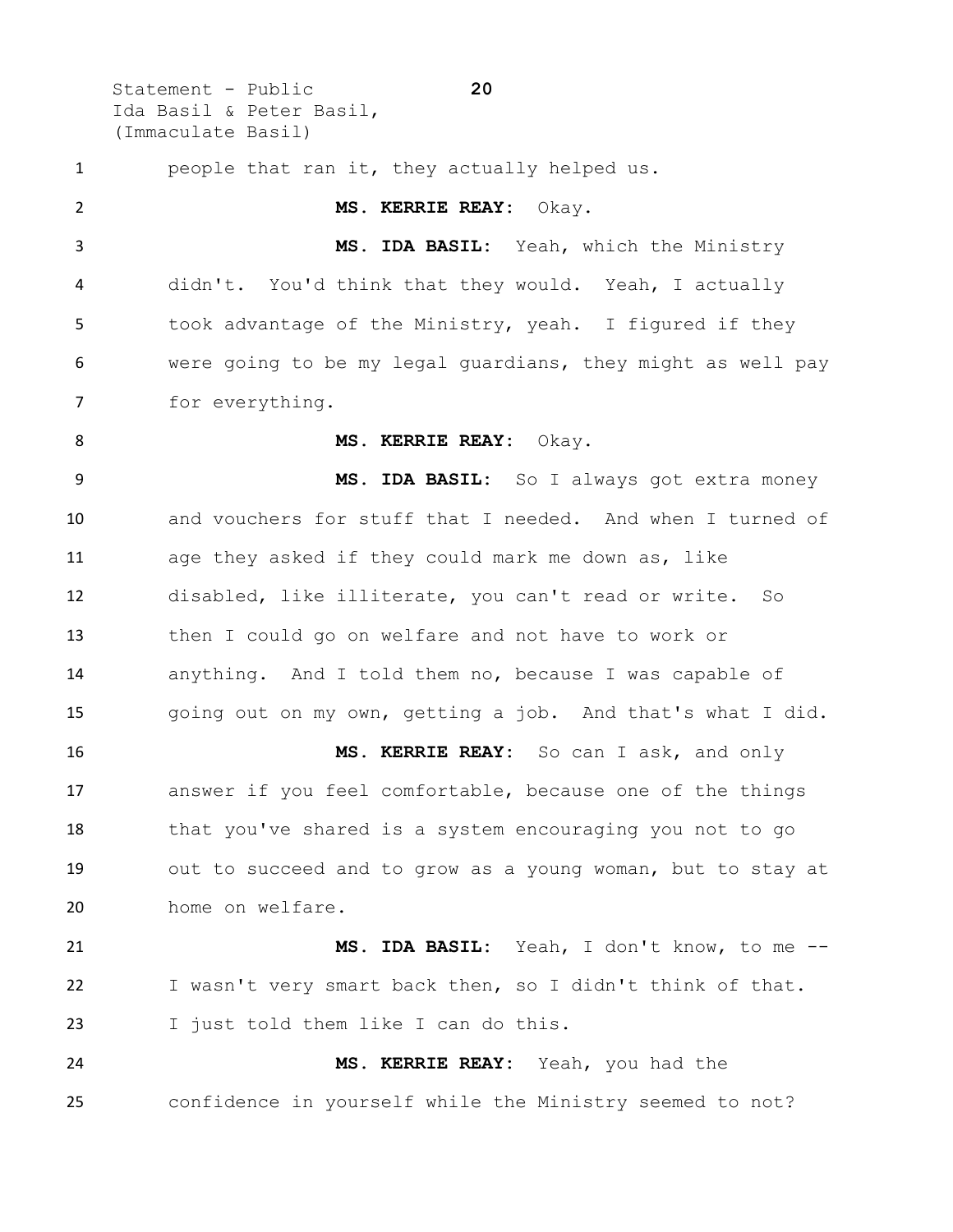Statement - Public **21** Ida Basil & Peter Basil, (Immaculate Basil)

 **MS. IDA BASIL:** Yeah. **MS. KERRIE REAY:** And I'm just wondering if that's part of that systemic racism that we start -- that we see. They think they're helping, but in fact maybe they're not. **MS. IDA BASIL:** Yeah, definitely not. Because they have rules, stuff to fall into, and I knew what they could do and couldn't do because I grew up in the system. **MS. KERRIE REAY:** Right, system wise. **MS. IDA BASIL:** Yeah. What they're allowed to do, or what they can say or cannot say. **MS. KERRIE REAY:** Is there anything else that you would like to share with the Commissioners about growing up on the child welfare system? Because what we're seeing today is -- you know we have the residential schools, then we have the Sixties Scoop for adoption, and now we're seeing a very large majority of Indigenous children ending up now in our child welfare system. And you spoke here earlier, that somebody complained and 21 they're knocking on your door looking to remove the children. **MS. IDA BASIL:** They actually did that. On

 our brother's funeral, like the service, they came to my brother's, [Brother 1], his place. Came knocking on the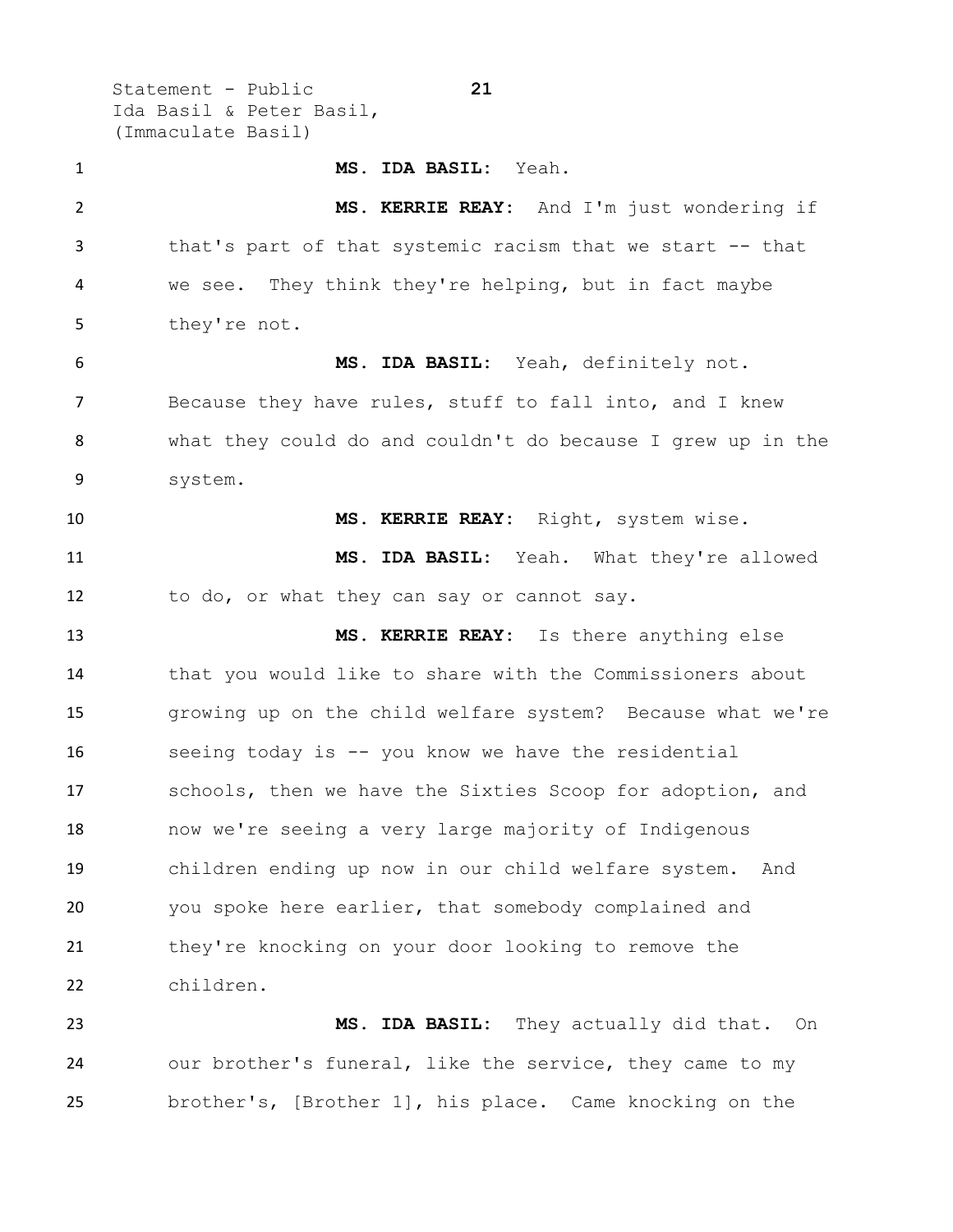Statement - Public **22** Ida Basil & Peter Basil, (Immaculate Basil)

 door and tried to remove the kids, like his kids. And I -- luckily I was there at that time when they came. I lost it on them. Like I'm so against the system, the Ministry, like how they go about things. **MS. KERRIE REAY:** M'hmm. **MS. IDA BASIL:** Not properly investigate. But they were trying to take the kids and I lost it on 8 them. She was like bawling her eyes out. **MS. KERRIE REAY:** And this was the day of your brother's funeral? **MS. IDA BASIL:** Yeah. And so I was like you guys have no right coming here. Like our whole family's grieving. Like the day of the service that they decide to come and try and remove the kids? Like what more can they do to hurt the family even more? **MS. KERRIE REAY:** Right, right. **MS. IDA BASIL:** And like huge disrespect too. **MS. KERRIE REAY:** Did they leave? **MS. IDA BASIL:** Yes, they ended up leaving. And my brother's girlfriend was like crying to me. She was like I'm so thankful you were here, because she didn't know what to do. **MS. KERRIE REAY:** And was this the brother that died from, from the stab wound?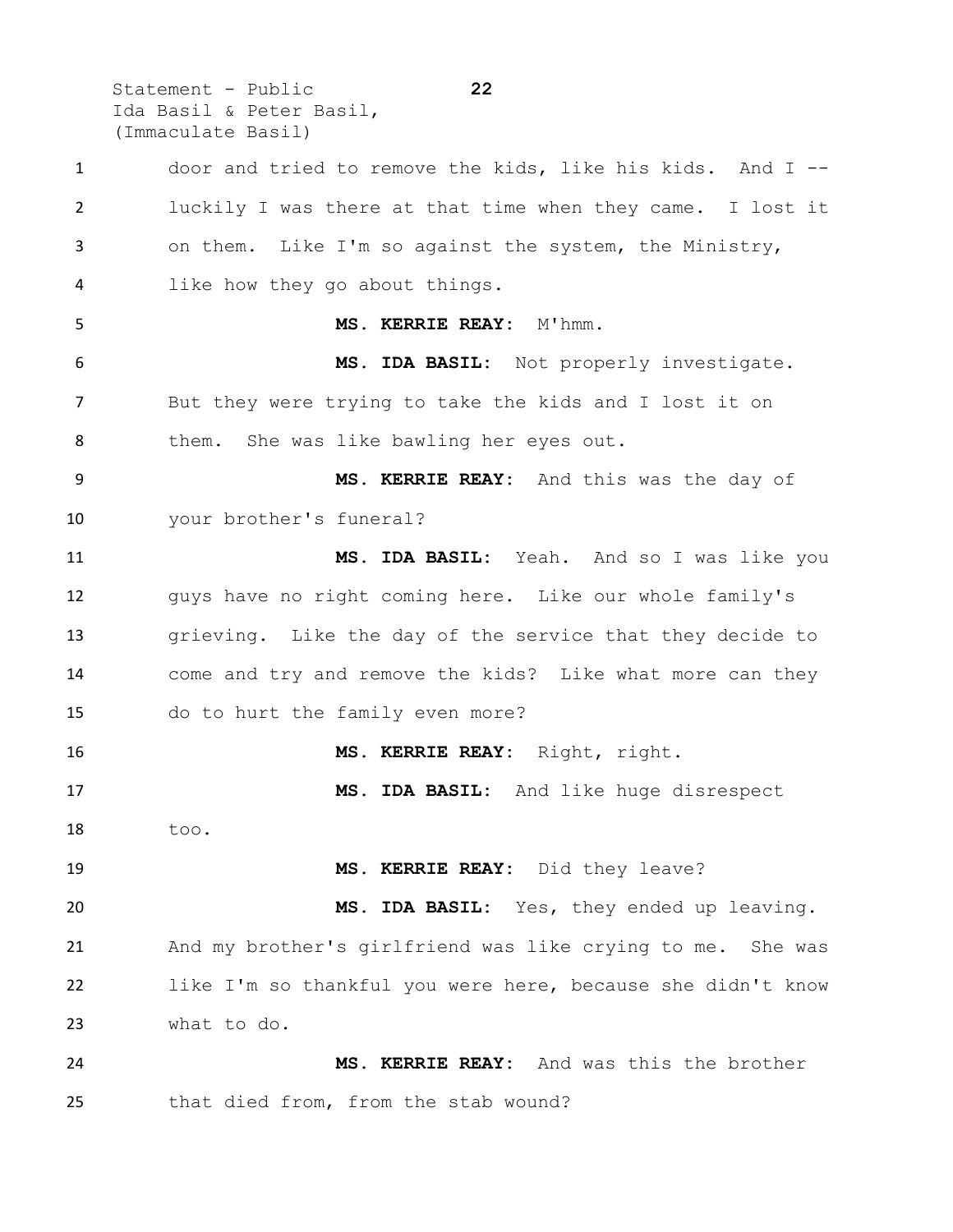Statement - Public **23** Ida Basil & Peter Basil, (Immaculate Basil)

 **MS. IDA BASIL:** The one who got murdered -- **MR. PETER BASIL:** He was shot. 3 MS. IDA BASIL: -- got shot. **MS. KERRIE REAY:** Oh shot, sorry. **MR. PETER BASIL:** That wasn't his funeral day, but our other -- my youngest brother. That was our 7 older brother -- well not older than me, but a younger one. **MS. KERRIE REAY:** And how did he pass away? **MR. PETER BASIL:** Well he's still alive, just the youngest, youngest brother is gone. **MS. KERRIE REAY:** Oh, I'm sorry. So you were 12 -- it was your younger brother's funeral, but it was another brother who was there at the funeral, that they were coming to take his children? **MS. IDA BASIL:** Yes. **MS. KERRIE REAY:** Okay, okay. And were they living on the reserve or were they living in town? **MS. IDA BASIL:** On the reserve. **MR. PETER BASIL:** On the reserve. **MS. KERRIE REAY:** Okay. Do you have any thoughts Ida, given your experience, what would help the Child Welfare system? **MS. IDA BASIL:** Remove it completely. **MS. KERRIE REAY:** Okay, yeah. **MS. IDA BASIL:** Because I don't see it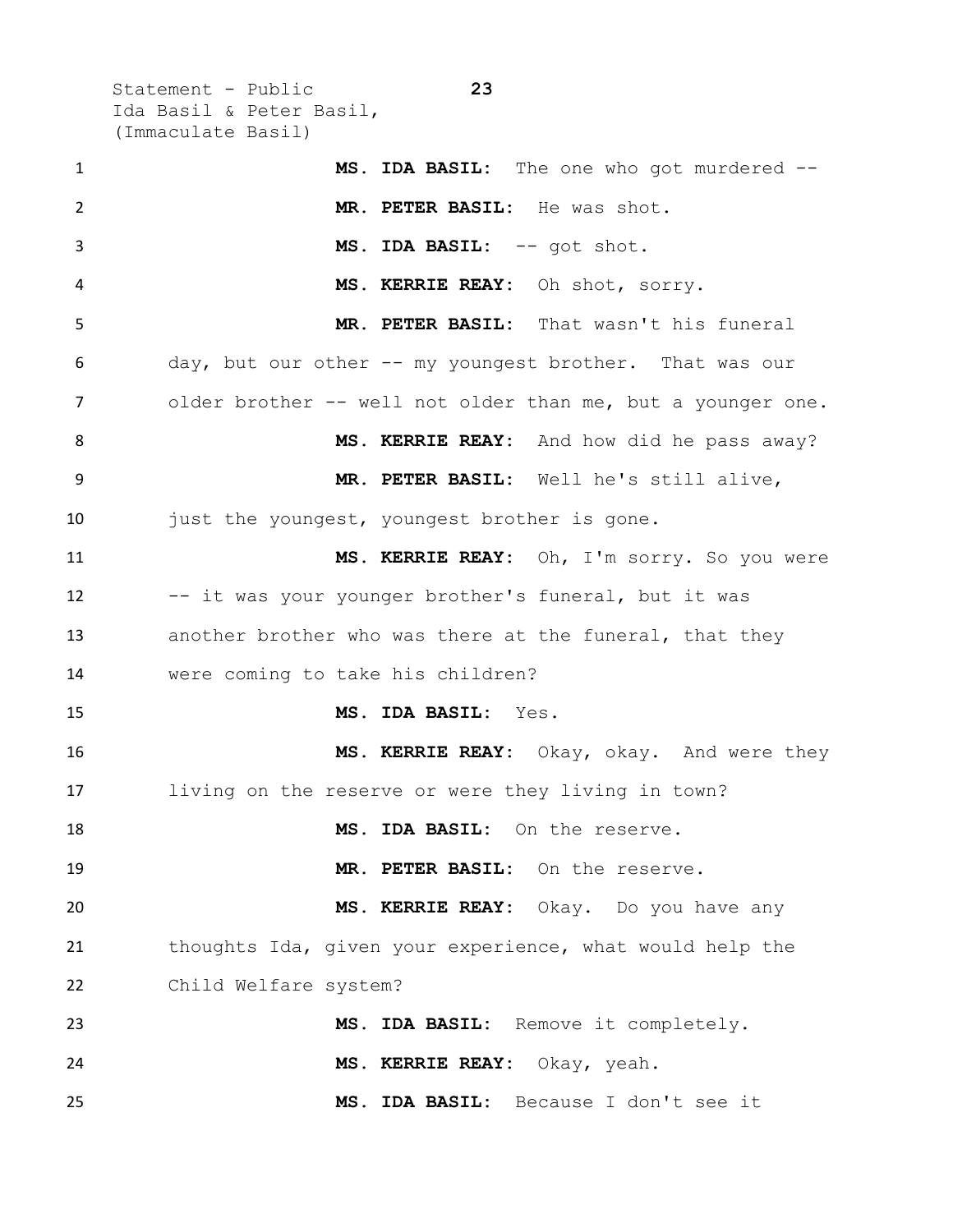Statement - Public **24** Ida Basil & Peter Basil, (Immaculate Basil)

 helping. All they want to do is control Indigenous people. **MS. KERRIE REAY:** And your experience is being in that system certainly. **MS. IDA BASIL:** Yeah. **MS. KERRIE REAY:** Yeah. **MR. PETER BASIL:** I kind of find the welfare system, like they should try to like give young parents a chance, because after -- before and after they take their kids they start that -- they're chasing them to the streets to do drugs and drink because they know they got their freedom back. And on the other hand, when they have their kids and stuff like that, they've got responsibilities so they stay within the limits of what they could do. **MS. KERRIE REAY:** M'hmm. So lend a helping hand rather than using it to remove the children? **MR. PETER BASIL:** Yeah, so I just figure they should give the parents a chance, let them have their 18 kids even though they're going through rough times. **MS. KERRIE REAY:** Right, and putting those supports. I think I hear you saying putting in supports 21 there, so that the children can stay with their parents? **MR. PETER BASIL:** Yeah. **MS. KERRIE REAY:** And I think you made the comment that even though your parents weren't there, they were your parents.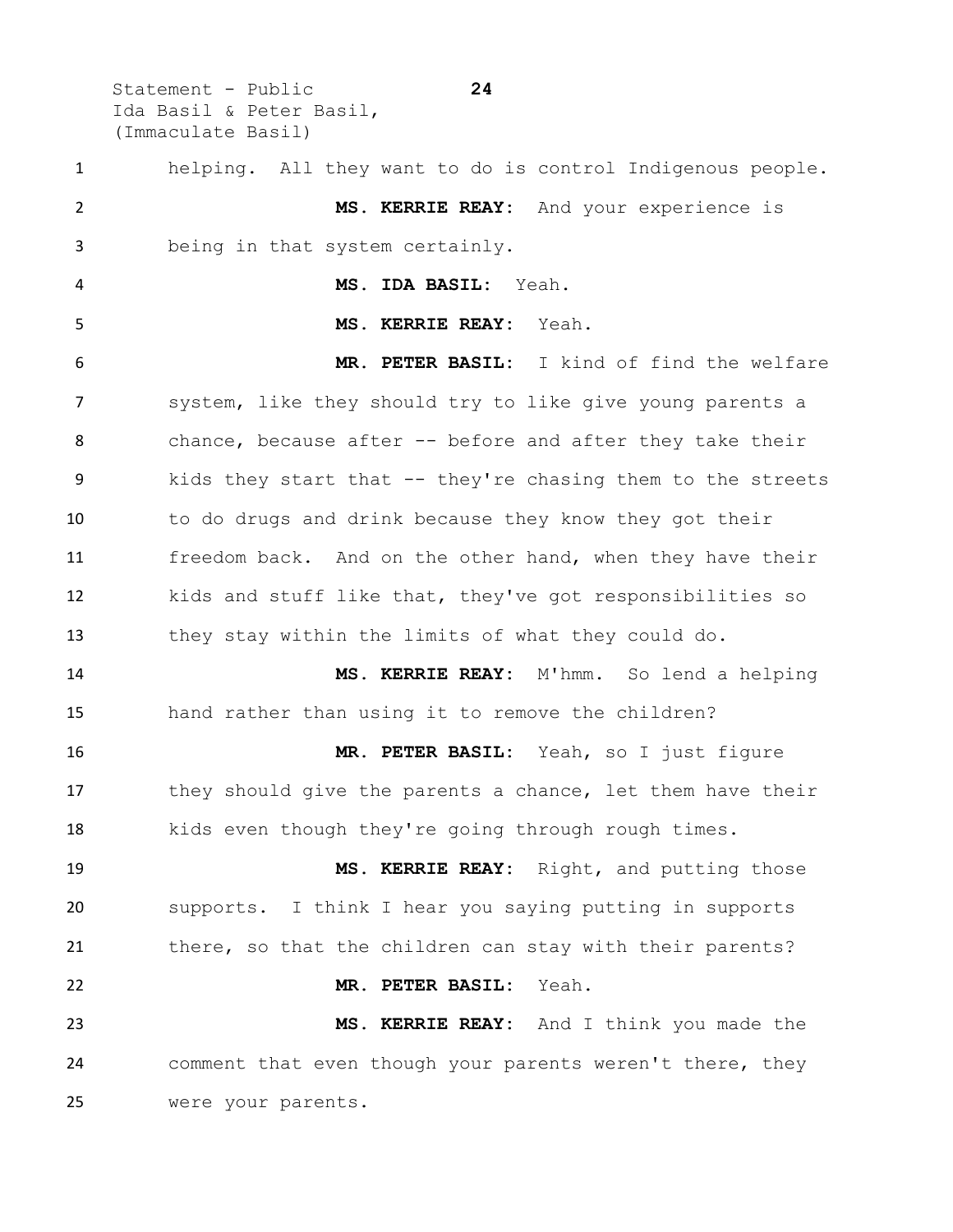Statement - Public **25** Ida Basil & Peter Basil, (Immaculate Basil) **MR. PETER BASIL:** Yeah. **MS. KERRIE REAY:** Right. And that connection, that bond, that they are your parents no matter what. **MR. PETER BASIL:** Yeah. **MS. KERRIE REAY:** Anything else Ida? I don't want to keep you longer than what you're wanting to share, but I don't want you to leave either, feeling that you didn't share everything you wanted to share. Anything there that you've been thinking about, keeping to yourself? **MS. IDA BASIL:** Only the closure. **MS. KERRIE REAY:** For Mackie? **MS. IDA BASIL:** Yeah, for us to have closure. But I'm kind of losing hope, I don't think anything will ever happen. **MS. KERRIE REAY:** And that's, that's the 17 real difficulty, that's the real sadness. **MR. PETER BASIL:** And then I figure -- like I never give up hope, but I'm slowing putting it behind me and moving on or ahead of me. And I told my wife like you've got to keep an open mind, like things about the forests and hunters and stuff like that, maybe one day 23 they'll stumble across her. **MS. KERRIE REAY:** Okay.

**MR. PETER BASIL:** So that's where my hopes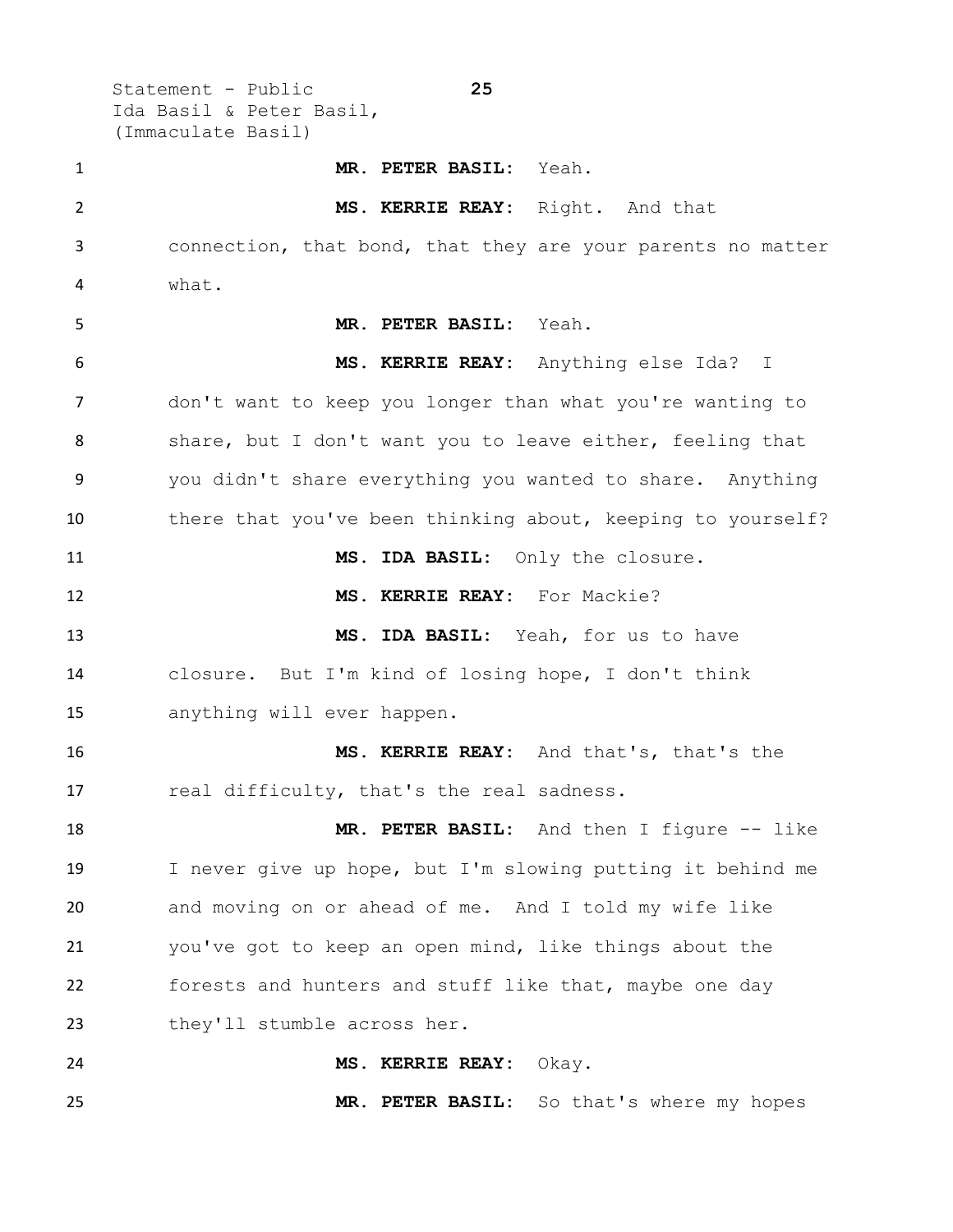Statement - Public **26** Ida Basil & Peter Basil, (Immaculate Basil)

are now.

 **MS. KERRIE REAY:** Right. Well it's very heartbreaking, you've had a lot of loss in your family through great violence. And Ida, I thank you for sharing your thoughts about the child welfare system. Every little bit helps, you know, forms some thoughts about how to make life for Indigenous women and girls, and all Indigenous people, safer and healthier. --- Upon adjourning at 1:48 p.m.